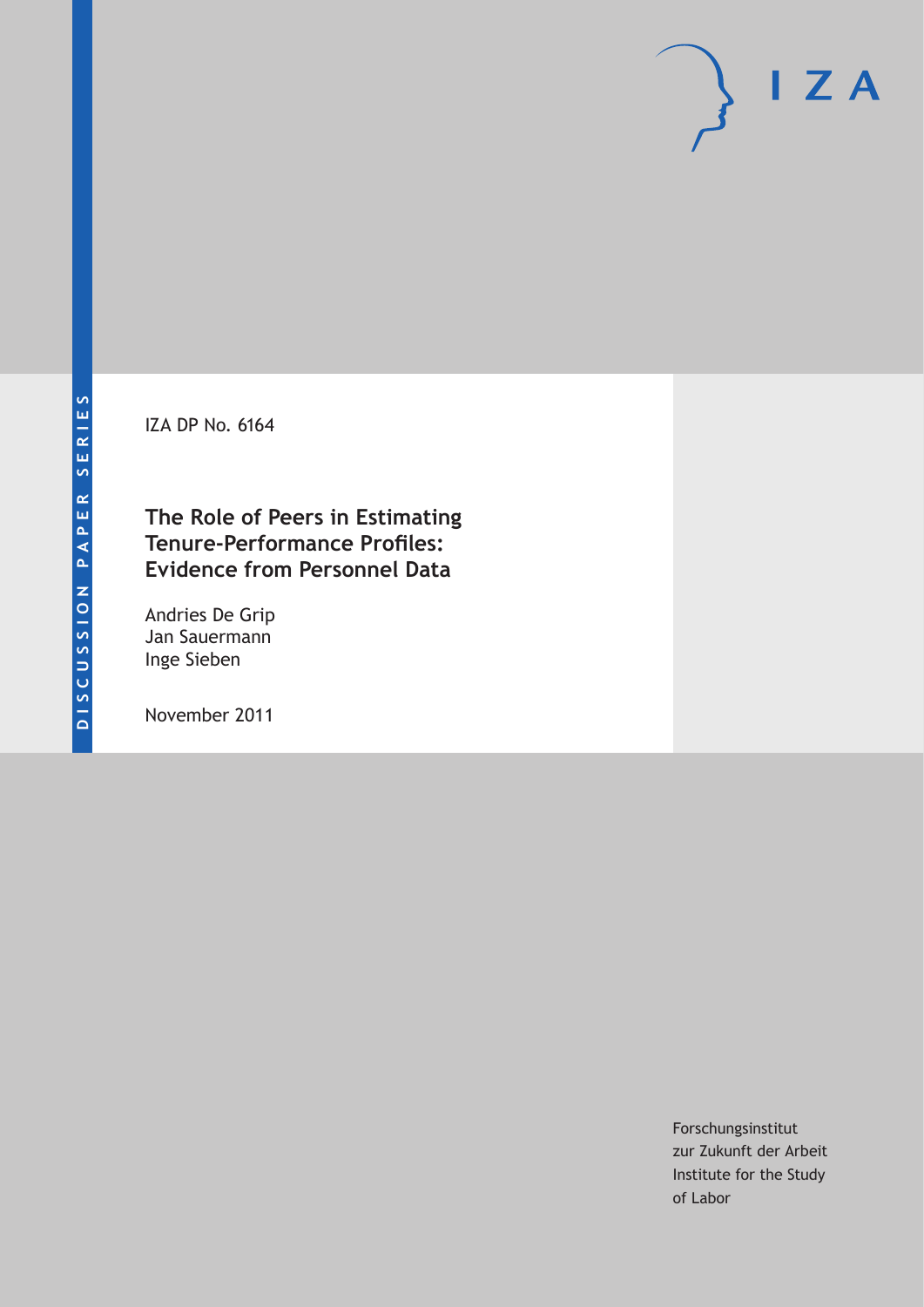# **The Role of Peers in Estimating Tenure-Performance Profiles: Evidence from Personnel Data**

### **Andries De Grip**

*ROA, Maastricht University and IZA* 

#### **Jan Sauermann**

*ROA, Maastricht University and IZA* 

#### **Inge Sieben**

*Tilburg University* 

Discussion Paper No. 6164 November 2011

IZA

P.O. Box 7240 53072 Bonn **Germany** 

Phone: +49-228-3894-0 Fax: +49-228-3894-180 E-mail: [iza@iza.org](mailto:iza@iza.org)

Any opinions expressed here are those of the author(s) and not those of IZA. Research published in this series may include views on policy, but the institute itself takes no institutional policy positions.

The Institute for the Study of Labor (IZA) in Bonn is a local and virtual international research center and a place of communication between science, politics and business. IZA is an independent nonprofit organization supported by Deutsche Post Foundation. The center is associated with the University of Bonn and offers a stimulating research environment through its international network, workshops and conferences, data service, project support, research visits and doctoral program. IZA engages in (i) original and internationally competitive research in all fields of labor economics, (ii) development of policy concepts, and (iii) dissemination of research results and concepts to the interested public.

IZA Discussion Papers often represent preliminary work and are circulated to encourage discussion. Citation of such a paper should account for its provisional character. A revised version may be available directly from the author.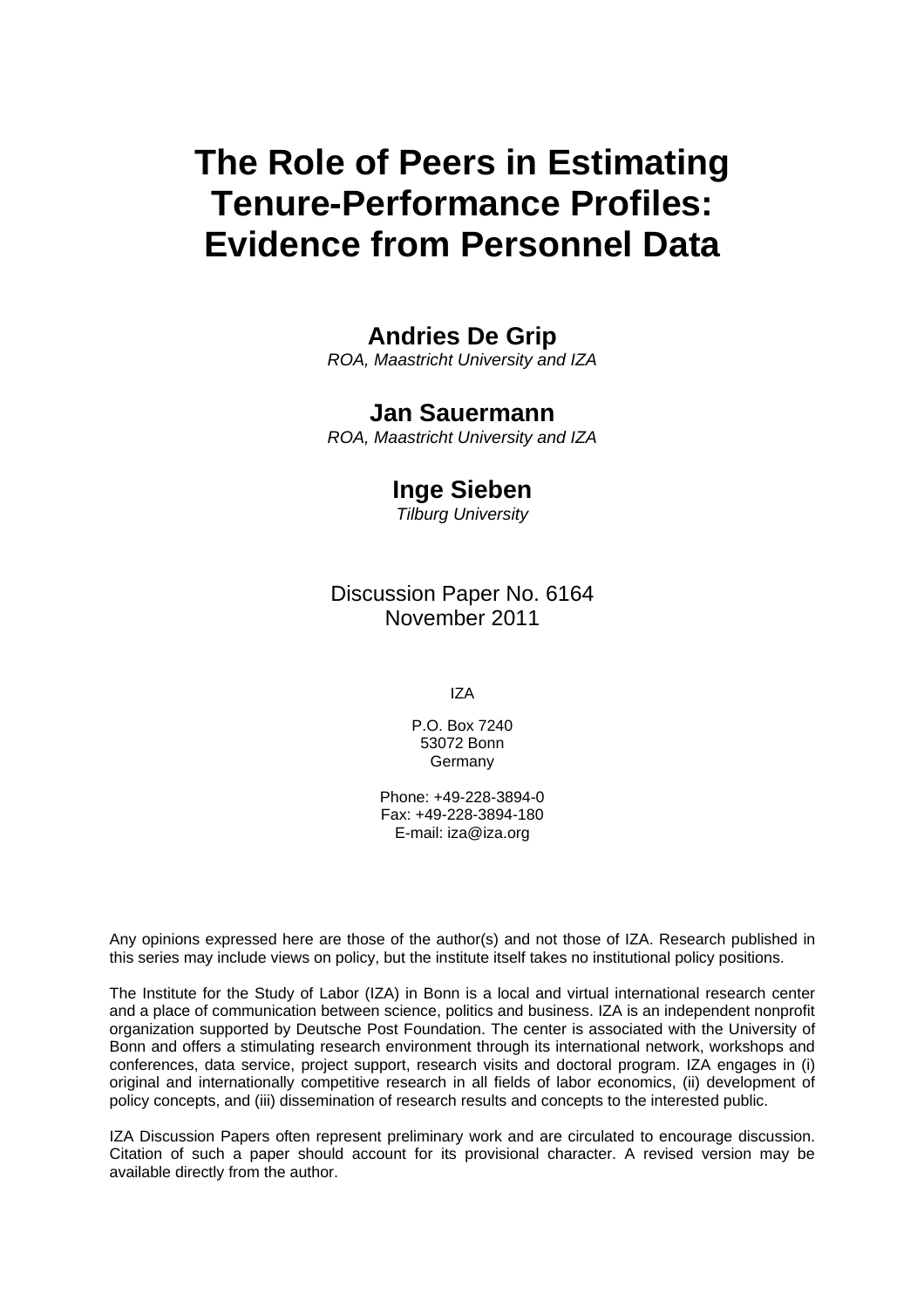IZA Discussion Paper No. 6164 November 2011

## **ABSTRACT**

### **The Role of Peers in Estimating Tenure-Performance Profiles: Evidence from Personnel Data[\\*](#page-2-0)**

In this paper, we estimate tenure-performance profiles using unique panel data that contain detailed information on individual workers' performance. We find that a 10 per cent increase in tenure leads to an increase in performance of 5.5 per cent of a standard deviation. This translates to an average performance increase of about 75 per cent within the first year of the employment relationship. Furthermore, we show that there are peer effects in learning onthe-job: Workers placed in teams with more experienced and thus more productive peers perform significantly better than those placed in teams with less experienced peers. An increase in the average team tenure by one standard deviation leads to an increase of 11 to 14 per cent of a standard deviation in performance.

JEL Classification: J24, D24, L89

Keywords: tenure-performance profiles, experience, learning on-the-job, peer effects, productivity, call centres

Corresponding author:

 $\overline{a}$ 

Jan Sauermann Research Centre for Education and the Labour Market (ROA) Maastricht University, School of Business and Economics P.O. Box 616 6200 MD Maastricht The Netherlands E-mail: [j.sauermann@maastrichtuniversity.nl](mailto:j.sauermann@maastrichtuniversity.nl)

<span id="page-2-0"></span><sup>\*</sup> The authors would like to thank Eric Bonsang, Ben Kriechel, Olivier Marie, seminar participants at Maastricht University, SOLE (Cambridge, MA), EALE (Tallinn) and EEA (Barcelona) for helpful comments. This paper has been screened to ensure no confidential information is revealed.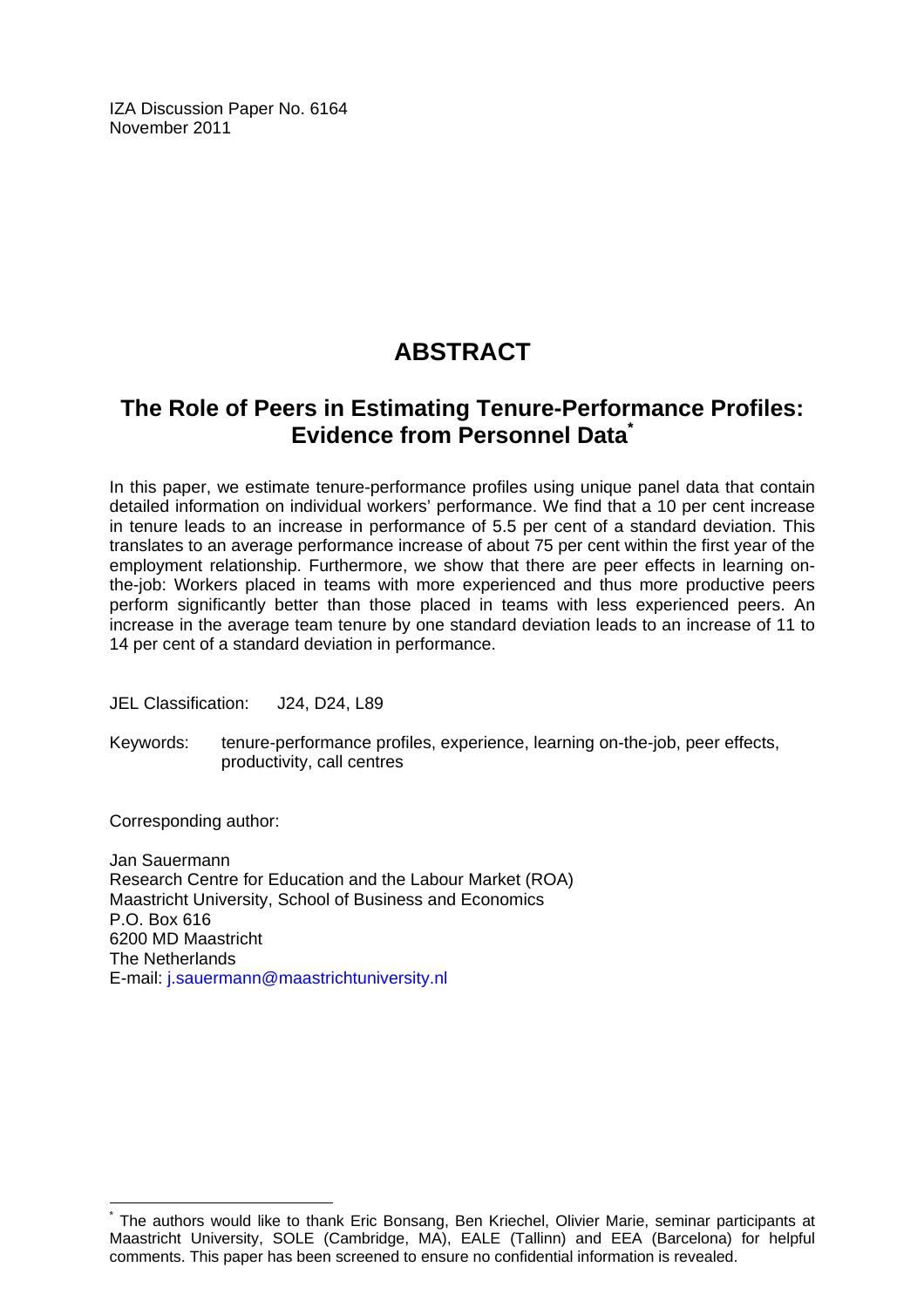### 1 Introduction

Besides investments in formal training, tenure has shown to be an important determinant for workers' productivity as indicated by their wages (Mincer, 1958). The main argument for wages increasing with tenure is that workers accumulate human capital which is then rewarded by higher wages. Previous literature on tenure-performance profiles shows that there are indeed substantial gains from experience (Bishop, 1989; Kostiuk and Follmann, 1989; Shaw and Lazear, 2008). It is, however, not only likely that workers learn from practising their tasks, but also from observing or imitating peers at work (Barron et al. 1989). When there are possibilities for learning from others, a worker's output may not only increase with tenure, but also through being exposed to more experienced peers.

In this paper, we estimate tenure-performance profiles for the first year in a job using individual performance information of call agents taken from personnel records of a large call centre, which is part of a multinational telephone company in the Netherlands (see De Grip and Sauermann, 2012). We find that there is a large marginal return to tenure in the first months of working for the call centre which decreases substantially after gaining some experience. This profile closely follows a logarithmic specification. A 10 per cent increase in tenure is related to an increase of 5.46 per cent of one standard deviation in performance. For the first 12 months of working in the department analysed, this amounts to an increase of about 75 per cent in performance. We interpret this increase in performance as the result of learning on-the-job. When we relate our findings to data on the number of hours the firm invests in formal training, we find that the number of hours invested in learning on-the-job is almost twice as large as the investments in formal training programmes for newly hired agents.

Furthermore, we analyse peer effects in learning, and estimate whether the shape of the estimated tenure-performance profile depends on the composition of teams. Our findings show that there are peer effects when agents are working with more experienced peers in their team. If average peer tenure increases by one standard deviation, agents'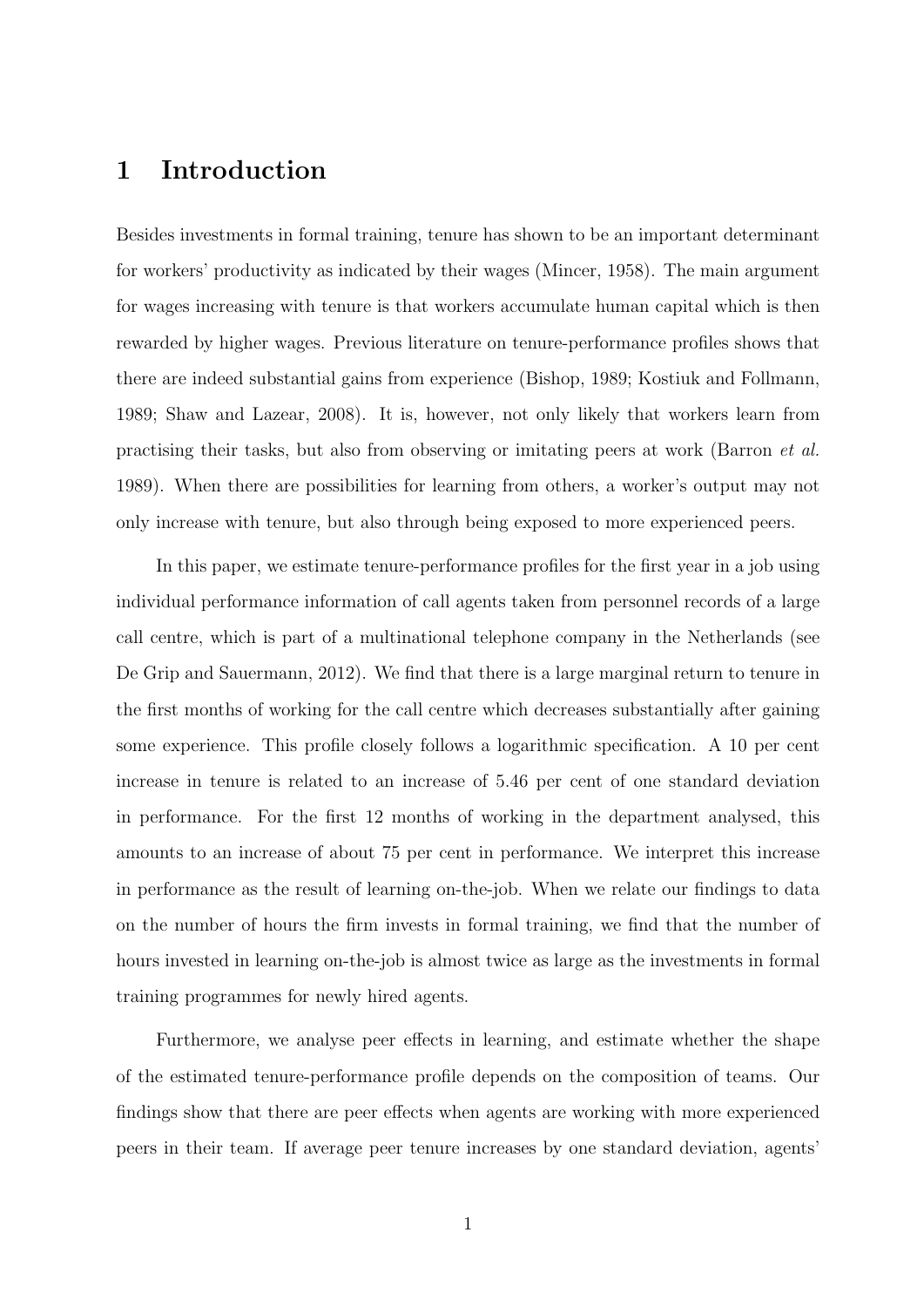performance increases by 11 to 14 per cent of a standard deviation in performance. Our results suggest that in the workplace we analyse learning-by-doing is more important for learning than learning from others. We show that our results are robust against alternative hypotheses, especially against the hypothesis of selective labour turnover. Furthermore, we show that the number of hours worked affects the shape of the estimated tenureperformance profile; a result which may be explained by ability-sorting. In addition, we test whether the increase in performance, which is measured as the average length of calls, comes at the cost of decreases in quality. Although we do not find a negative effect on direct measures of customer satisfaction, we do find a negative relationship between tenure and the number of customers calling back within a few days after the call. Overall, it seems that the increase in quantitative performance outweighs the decrease in the number of customers calling back.

This study contributes to the literature on estimating the effects of experience on workers' productivity. These studies originate from the literature on estimating the effects of tenure on wages (see Altonji and Williams (2005) for an overview). One of the main arguments for upward sloping tenure-wage profiles is that it reflects an increasing stock of human capital which is rewarded by higher wages (Mincer, 1958). It has been shown, however, that estimating tenure-wage profiles is problematic for a variety of reasons, such as controlling for trends in wages, sample selection and sample attrition (Altonji and Williams, 2005). Furthermore, using wages instead of output may underestimate the actual returns on learning-by-doing (Shaw and Lazear, 2008). One way to overcome these issues is to use performance data from personnel records. Data taken from personnel records often contain direct measures of performance and can deal with sample selection and attrition since the full sample is observed. Carroll et al. (1986) and Kostiuk and Follmann (1989) use the number of contracts produced by Navy recruiters as a proxy for performance and find that individual performance substantially increases in the first months of their employment. Shaw and Lazear (2008) use information about performance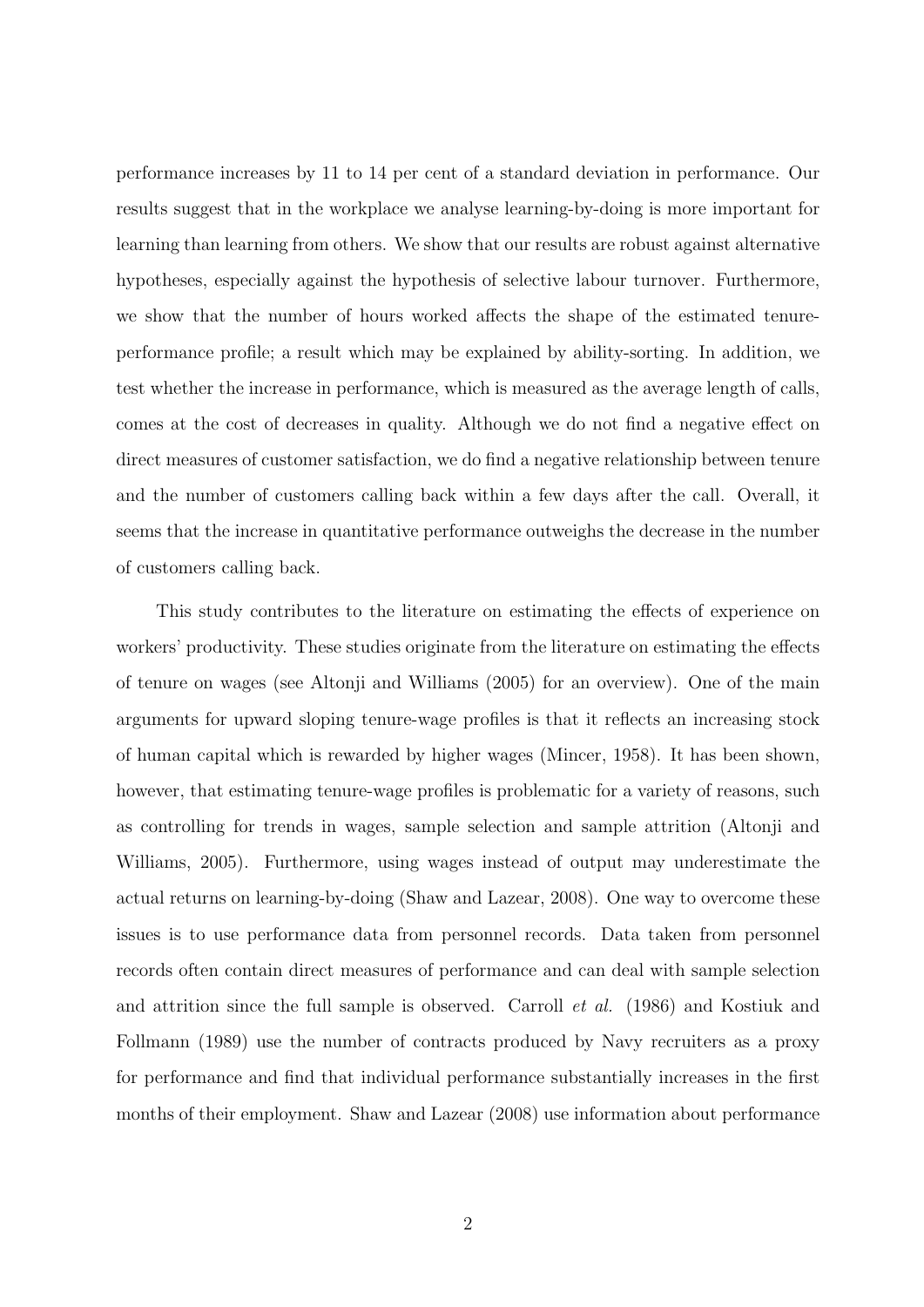of windshield installers in a US-American firm to estimate tenure-performance profiles, and find that output increases by 53 per cent within the first eight months on the job.<sup>[1](#page--1-0)</sup>

In contrast to these previous studies on the estimation of learning curves, we also analyse whether working with experienced peers affects learning. Barron et al. (1989) provide evidence that workers spend a substantial part of learning investments on watching other workers performing their tasks. Their findings suggest that the working environment is important for the learning process in the workplace. Destré *et al.* (2008) estimate the relative importance of self-learning and learning from others using establishment data from France. They show that workers can learn about 10 per cent of their own stock of human capital from co-workers. Battu et al. (2003) and Moretti (2004) find evidence for positive human capital spill-overs within firms and across firms, respectively. Several studies using information from personnel records find positive externalities either through social ties (Bandiera *et al.*, 2010) or simply through spatial proximity (Sacerdote, 2001; Zimmerman, 2003; Falk and Ichino, 2006; Mas and Moretti, 2009). In contrast to these studies, Guryan et al. (2009) do not find significant peer effects on workers' performance, suggesting that peer effects might be related to specific industries, occupational groups or tasks.

The data used in this study have several key features that allow us to estimate unbiased tenure-performance profiles and the effect of peers on the shape of this profile. First, we observe all agents working in the call centre over a period of 30 months. All agents must perform the same tasks irrespective of their tenure, and face the same incentives set by the call centre's management. Given the relatively high turnover of agents, this setting provides substantial variation in tenure and a large number of newly hired agents, which allows us to estimate tenure-performance profiles across tenure in the first year in the job. Furthermore, we are able to control for endogenous selection of call agents out of the call centre.

<sup>&</sup>lt;sup>1</sup>There is a related literature analysing learning at the firm level (Benkard, 2000) which distinguishes between experience effects and spill-over effects in learning within firms (Thornton and Thompson, 2001).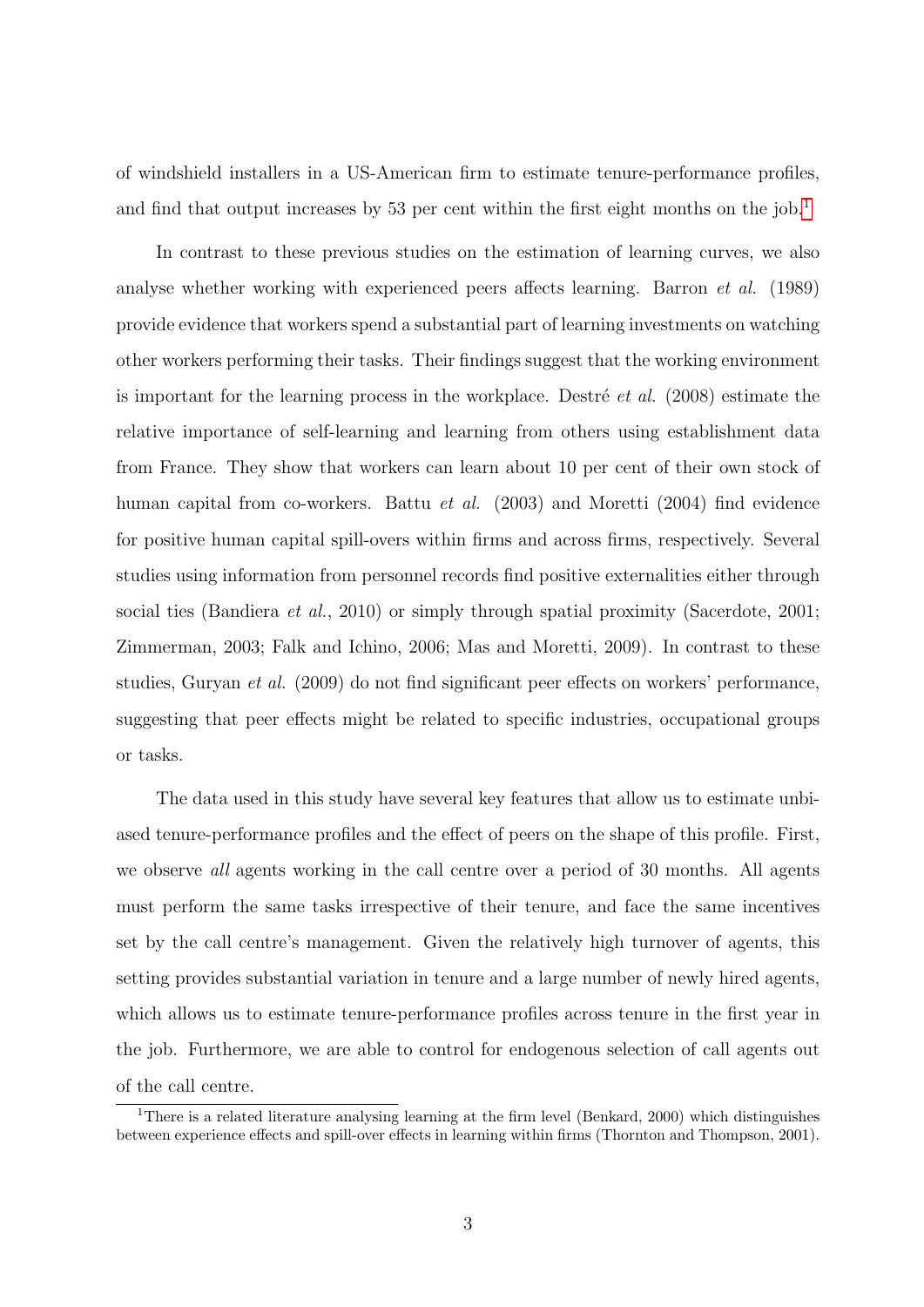Second, our data provide very detailed information about individual performance, observable for each week an agent works. Following other studies using similar data on call centre agents (e.g. Castilla 2005; Liu and Batt 2007; De Grip and Sauermann 2012), we use a measure of performance that is based on the average handling time of calls. This measure has the advantage of being objective, as it is automatically generated and stored and thus not subject to potentially biased evaluations by supervisors (Flabbi and Ichino, 2001). Furthermore, it is preferable to wage data because it directly measures performance, while wages are often fixed under hourly pay (Shaw and Lazear, 2008). Besides performance information, the data also contain information on investments in formal training programs. As there are no vocational training programmes for call agents, we can calculate workers' total stock of formal training.

Third, the data allow us to analyse peer effects between agents who work in the same team. Despite a growing interest in the effects of social interaction in the workplace, peer effects on worker productivity are difficult to identify (Manski, 1993). A few studies use truly randomised variation in the assignment of workers to peers to identify peer effects (e.g. De Grip and Sauermann, 2012). A second strand of studies use quasi-exogenous variation of workers in teams where one would not expect endogenous sorting (e.g. Mas and Moretti, 2009). In this study, agents who belong to the same team are located next to each other on the work floor. We exploit the quasi-random variation in assignment to shifts as well as to teams to identify peer effects on workers' individual performance.

The paper is structured as follows. In Section [2,](#page-7-0) we describe the setting of this study and present arguments for both learning-by-doing and learning from others. In Section [3,](#page-10-0) we discuss our empirical model and present the estimates of the tenure-performance profile of call agents and the effects of peers on workers' tenure-performance profile. Section [4](#page-16-0) shows some robustness analyses and Section [5](#page-21-0) summarises and concludes.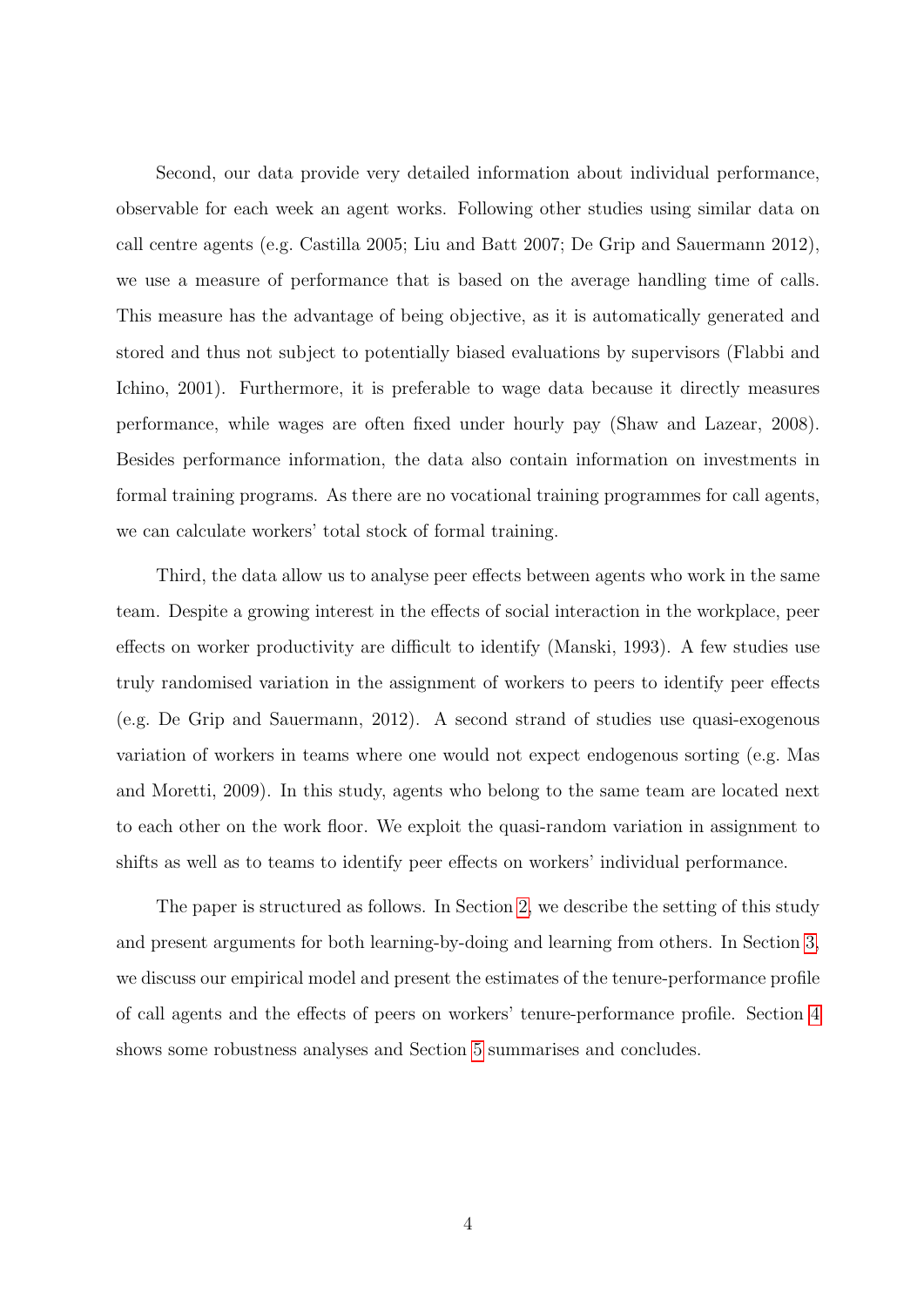### <span id="page-7-0"></span>2 The firm

#### 2.1 Information on the workplace

To estimate tenure-performance profiles and the impact of peers on the shape of these profiles, we use panel data of call agents in a call centre. The call centre belongs to a multinational telecommunications company in the Netherlands, and is segmented in five departments which are distinguished by the type of customer. In order to analyse a homogenous production process, we focus our analysis on the largest department which handles inbound calls of private customers with fixed contracts. In the course of the observation period, 440 agents worked for this department. All agents have the same task of handling customer calls in case of questions, complaints or problems. Other interactions with customers such as written correspondence are dealt with by other backoffice employees.

The data contain objective performance information for each call agent in each week that the agent is working. The performance measure  $y_{it}$  is based on the average handling time  $aht_{it}$  of agent i in calendar week t. It measures the average time an agent spent talking to customers and logging the information about the call in the customer database. This measure has the advantage in that it is automatically generated and is not affected by potentially subjective performance evaluations by supervisors. In recent studies using data on call agents, similar outcomes are used to proxy an agent's productivity (e.g. Castilla, 2005; Liu and Batt, 2007; De Grip and Sauermann, 2012). Furthermore, it is used by call centre management as the key performance indicator for monitoring performance of agents in the call centre. The main objective of management is to decrease average handling time without decreasing the quality provided by the agents. We therefore interpret shorter calls as beneficial to the firm, and define productivity as  $y_{it} = \frac{100}{ab\hbar}$  $\frac{100}{aht_{it}}$ . Decreasing average handling time  $aht_{it}$  is thus interpreted as an increase in performance  $y_{it}$ <sup>[2](#page--1-0)</sup>

<sup>2</sup>We deal with potential quality-quantity trade-offs in Section [4.3.](#page-19-0)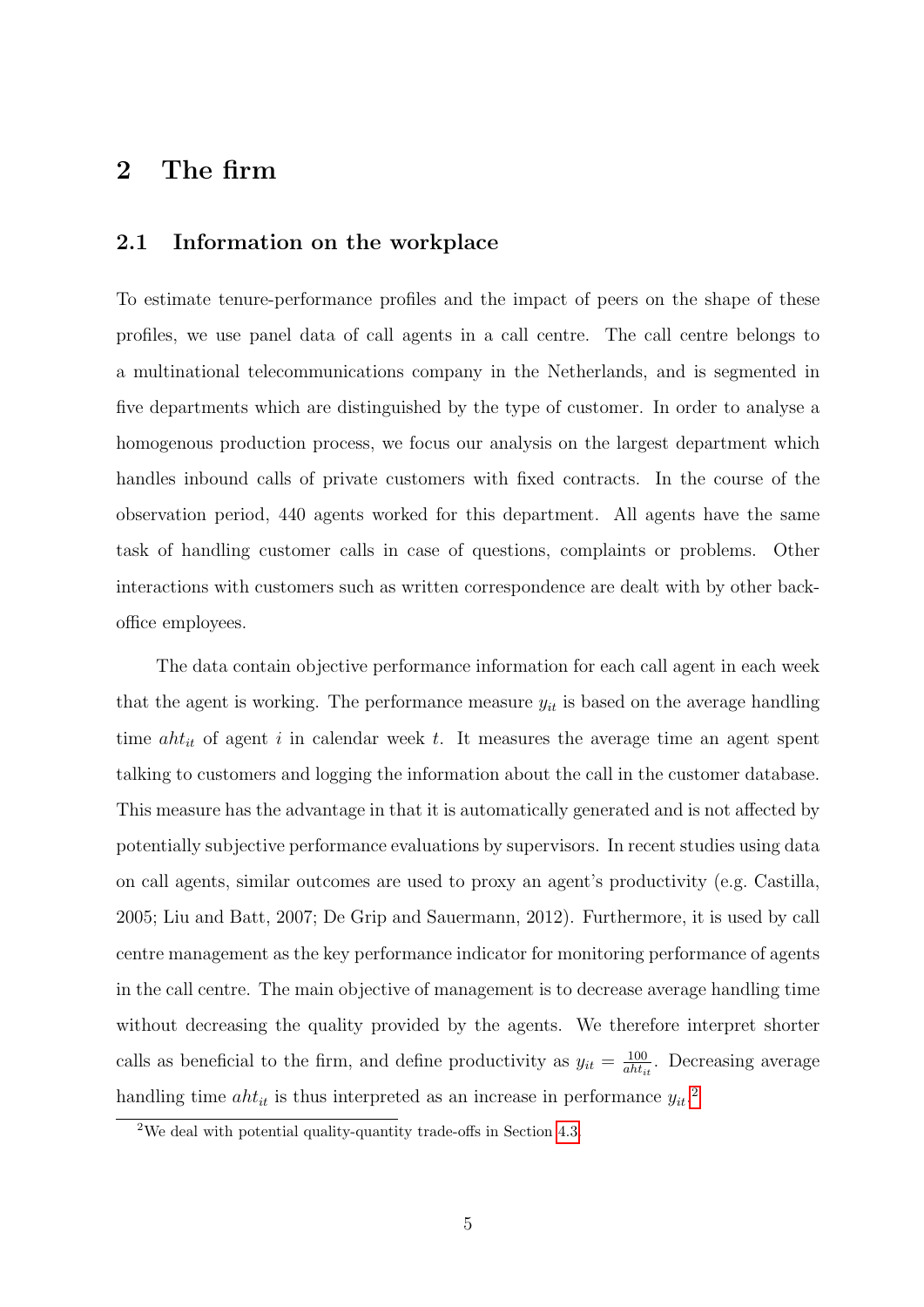Agents are organised into 16 teams, each of which is led by a team leader who is responsible for monitoring and coaching agents. In general, all teams provide all services, that is, there is no specialisation of teams in handling certain types of calls or serving certain types of customers. All teams work on the same floor of the building. Work places are organised into work islands, with up to eight agents of a team sitting next to each other. Though there is no team work embedded in the production process, the spatial proximity implies that there is scope for peer effects through learning from peers by exchanging information.

Although agents' performance is continuously measured, agents are paid a flat pay with an adjustment once a year. After a formal evaluation by the team leader after an annual appraisal interview, agents can receive a wage increase of up to eight per cent. There are no other explicit incentives.

#### 2.2 Sample selection and descriptive statistics

Our data covers all agents working in the selected department between October 2007 and March 2010. In total, 440 individuals were working for this department for at least one week in this period. To estimate tenure-performance profiles of agents, however, we restrict the sample to all employees with less than one year of tenure. There are several reasons for this restriction. First, focusing on the first year of tenure reduces the likelihood of biased results due to selection because personnel turnover is relatively high in call centres in general (Batt *et al.*, 2006). In this call centre, 49 per cent of all agents observed in our data leave the department within the first year, either to other departments within the call centre or out of the firm. Because this selection is potentially non-random, we focus on the first year of tenure to limit the effect of selection on the estimated tenure-performance profile. The high turnover of call agents also implies that there are less data to estimate tenure-performance profiles beyond one year of tenure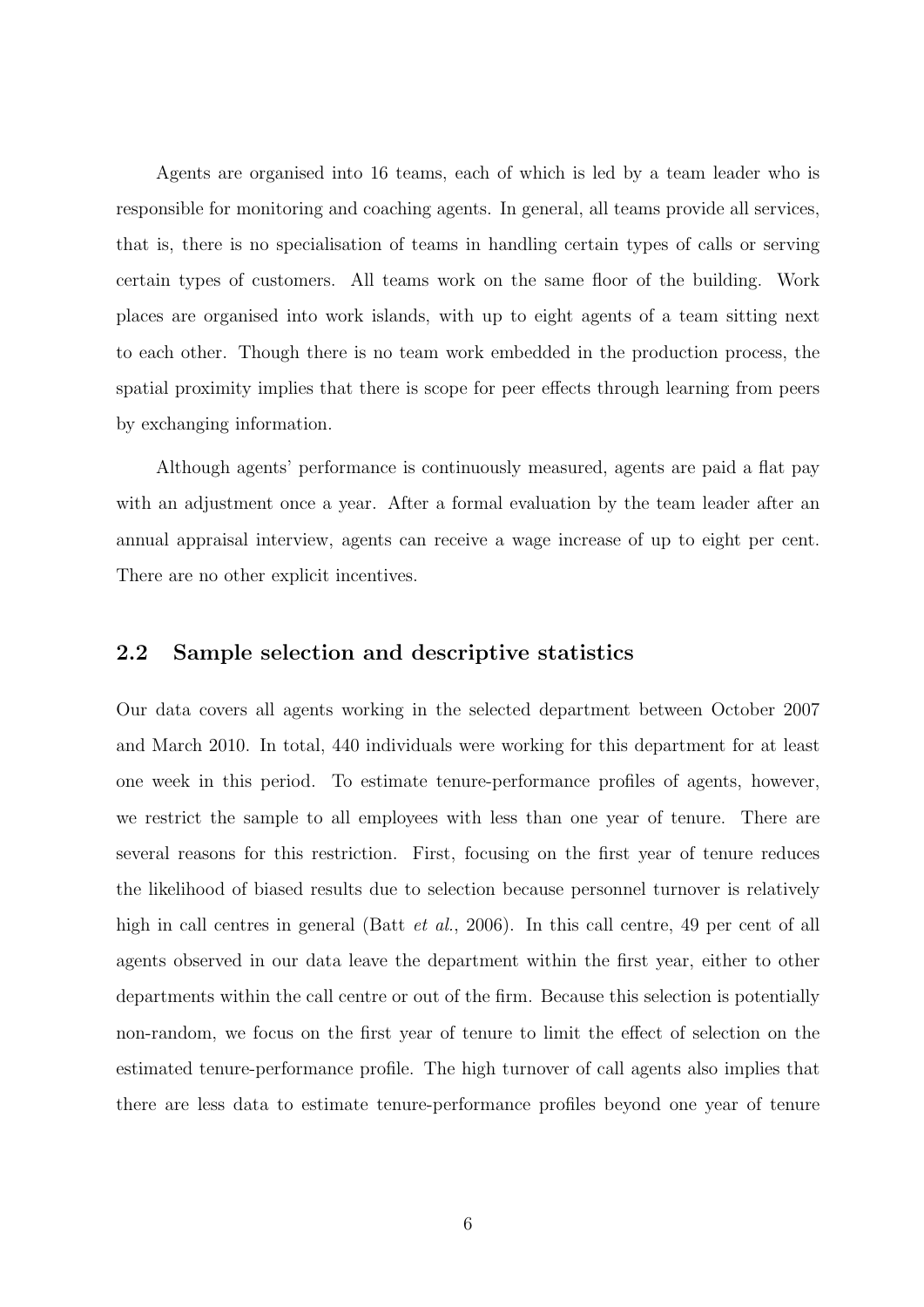(Panel (a) of Figure [1\)](#page-26-0), while there are sufficient data for estimating tenure-performance profiles among agents in the first year (Panel (b) of Figure [1\)](#page-26-0).[3](#page--1-0)

Second, human capital theory implies that learning effects are highest in the beginning of an agent's career. Because of faster learning, it is reasonable to expect that workers' performance is more likely to be affected by tenure in this period compared to later periods. This pattern can easily be seen by the solid line depicted in Figure [2](#page-26-1) which shows that the average performance  $\bar{y}_{it}$  increases in tenure. After a very steep increase in the beginning, the marginal returns to tenure decrease. This figure shows that there is substantial learning in the agents' task in the first months of the employment relationship, but much less thereafter.

Column (1) of Table [1](#page-28-0) shows the descriptive statistics of all agents working in the call centre department we analyse  $(N = 440)$ . Thirty-three per cent of the agents in the sample are men, and their average age is 29 years (Column (1) of Table [1\)](#page-28-0). The average number of working hours is 21.4 hours per week. These figures are comparable to call centres in general which are characterised by a predominantly female workforce with a substantial proportion of part-time workers (Batt et al., 2009).

In Column (2) of Table [1,](#page-28-0) descriptive statistics of the estimation sample, which comprises all observations with less than one year of tenure, are shown. Compared to the full sample of workers (Column (1)), agents with less than one year of tenure have on average lower performance (0.297 compared to 0.314). Figure [3](#page-27-0) shows both the kernel density of performance for all agents (dashed line) and for agents with a maximum of one year of tenure (solid line). It illustrates that there is a substantial shift from the performance of starting agents to the performance of more experienced agents.

To shed more light on non-random selection of agents out of the sample, we focus on agents which we can observe from their first tenure-week (Column (3) of Table [1\)](#page-28-0). Within this sample, we can precisely observe when and which agents leave the sample (see Shaw

<sup>3</sup>To reduce the number of outliers, we also drop all observations that have calls shorter than the first per centile or longer than the ninety-ninth per centile. In most cases, these extreme average handling times were caused by a very low number of calls.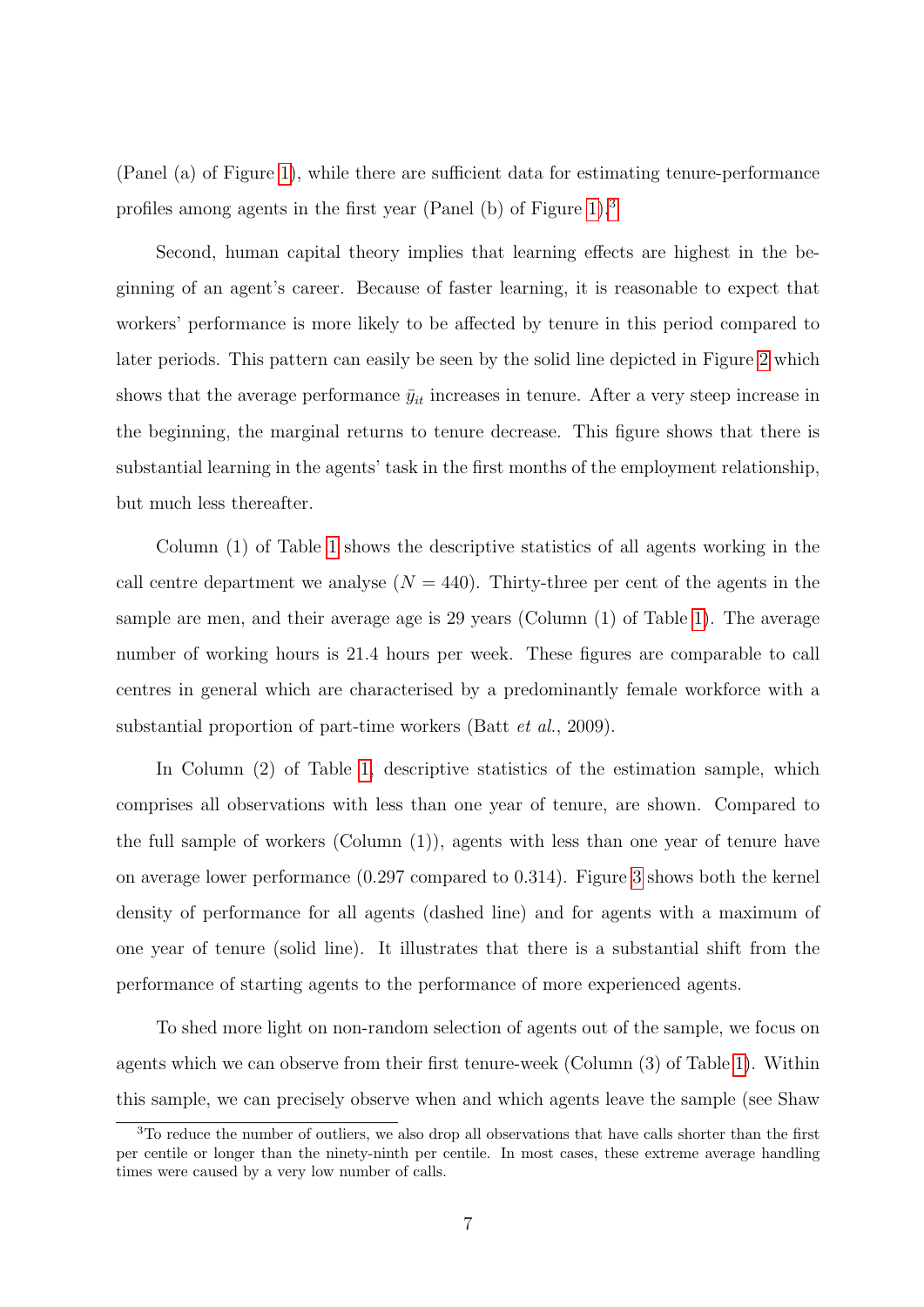and Lazear, 2008). When comparing the observations of agents leaving the sample within the observation period ('leavers', Column (4)) with those staying in the sample during that period ('stayers', Column (5)), we find that stayers are slightly more productive, have more tenure, and work substantially more hours than leavers (Column  $(6)$ ). Though the group of leavers can comprise positive as well as negative sorting of agents, this result suggests that agents leaving the department are on average a negative selection.

### <span id="page-10-0"></span>3 Estimating tenure-performance profiles

#### <span id="page-10-2"></span>3.1 Baseline results

The average tenure-performance profile for agents in their first year of working for the department is shown in Figure [2.](#page-26-1) The solid line depicts average performance, controlling for general time-trends and fluctuations which are measured by week fixed-effects. The figure shows a steep tenure-performance profile in the first six months of working in the call centre. After this period, performance is still increasing, but at substantially lower rates than in the first six months. This result suggests that there is substantial learning about how to handle customer calls in the first months of the employment relationship but not thereafter.

In order to estimate the agents' tenure-performance profile, we model the effect of tenure  $d_{it}$  on performance  $y_{it}$  as a linear-log function. The linear-log prediction, which is depicted by the dashed line in Figure [2,](#page-26-1) provides the best approximation of the nonparametrically estimated tenure-performance profile compared to other functional forms. Our regression model can thus be written as:

<span id="page-10-1"></span>
$$
y_{it} = \alpha + \log(d_{it})'\beta_1 + X'_{it}\beta_2 + \gamma_t + u_{it}
$$
\n<sup>(1)</sup>

where the unit of observation is agent  $i$  in calendar week  $t$ . The slope of the tenureperformance profile is thus estimated by  $\beta_1$ . The vector  $X_{it}$  indicates whether the agent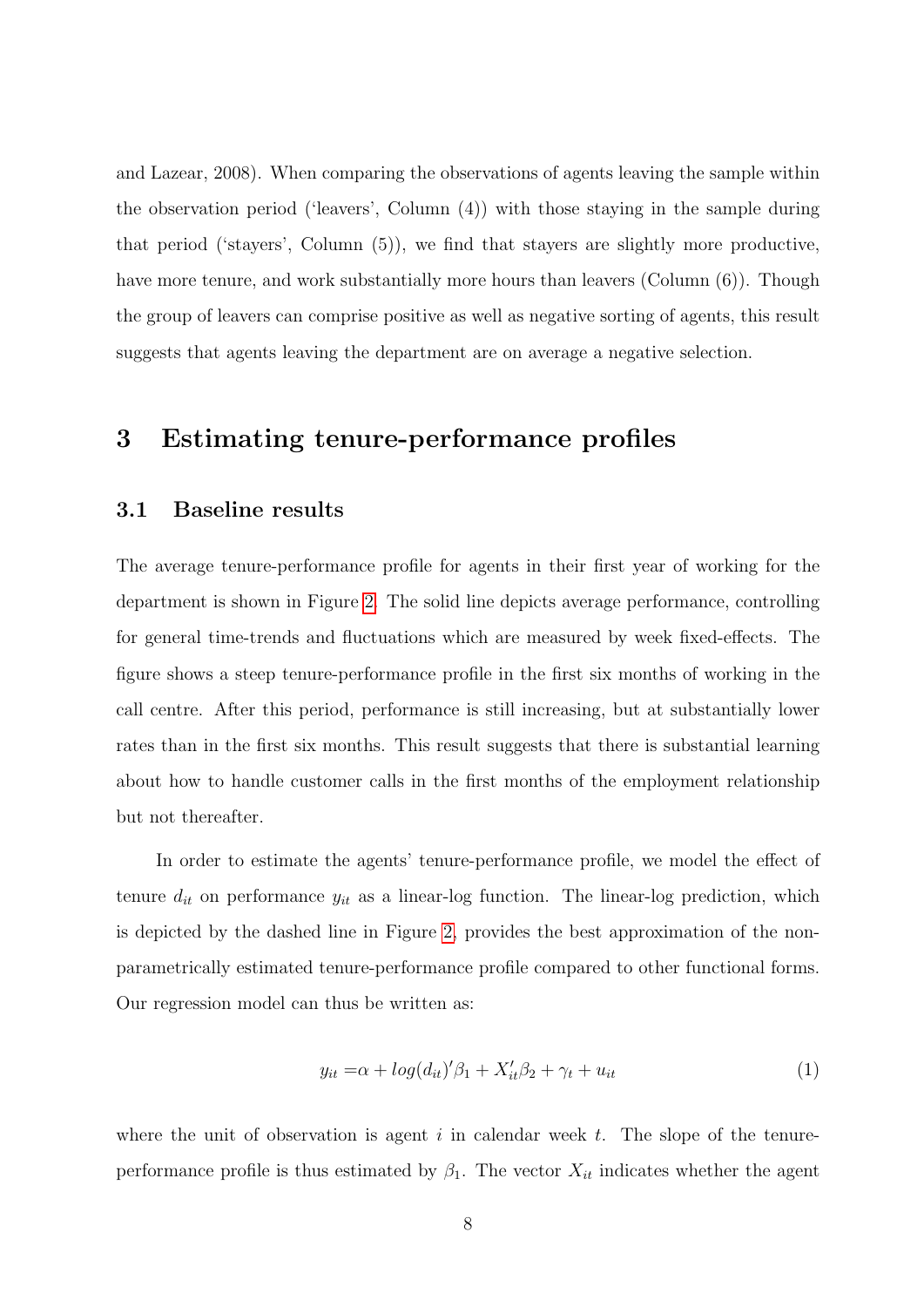had a previous employment relationship with the same call centre, the number of working hours in week  $t$ , as well as the agent's gender. Average performance fluctuates substantially around its mean, due to such issues as technical network problems, problems with the internal IT-system, or changes in the composition of types of calls. To control for these aggregate shocks, we add week fixed-effects  $\gamma_t$  to Equation [\(1\)](#page-10-1). The effect of tenure on performance can be identified from general time trends because the timing of entry dates varies across all agents. The idiosyncratic error term  $u_{it}$  is clustered to allow for within-agent correlation.

In general, it is possible to estimate Equation [\(1\)](#page-10-1) including individual fixed-effects (see Shaw and Lazear 2008). Because tenure and time are perfectly collinear, however, the effect of tenure cannot be identified unless making ad-hoc assumptions such as the equality of two specific fixed effects.<sup>[4](#page--1-0)</sup> Equation  $(1)$  is therefore estimated using pooled ordinary least squares.

The main regression results are shown in Table [2.](#page-29-0) Despite piecewise adding control variables  $X_{it}$  and week fixed-effects to the regression, the estimated effect of tenure on performance  $(\widehat{\beta}_1)$  is hardly affected and stays at about 0.045. Our preferred specification, which is shown in Column  $(5)$ , includes the full set of covariates. The results show that, over the first year working for the call centre, an increase of 10 per cent in tenure is related to an increase in performance  $y_{it}$  of 0.00442. Given a standard deviation of performance of 0.081, this relates to an increase of 5.5 per cent of a standard deviation in performance.

To control for agent-specific characteristics, we included a set of control variables. First, to control for previous employment spells as a call agent, we use a dummy variable Previous Employment which is defined as being one (1) if the agent had a employment relationship with the same call centre before the current employment relationship. Among agents in our estimation sample, 4.5 per cent had previous employment relationships with this call centre (Column (2) of Table [1\)](#page-28-0). Agents who had an employment relationship

<sup>&</sup>lt;sup>4</sup>In order to assess the impact of individual fixed effects on the estimated tenure-performance profile, we also estimated Equation [\(1\)](#page-10-1) with and without individual fixed effects, both without week fixed effects. The results show that there is no statistical difference between the effect of the tenure variable of the two models. The results are available upon request from the authors.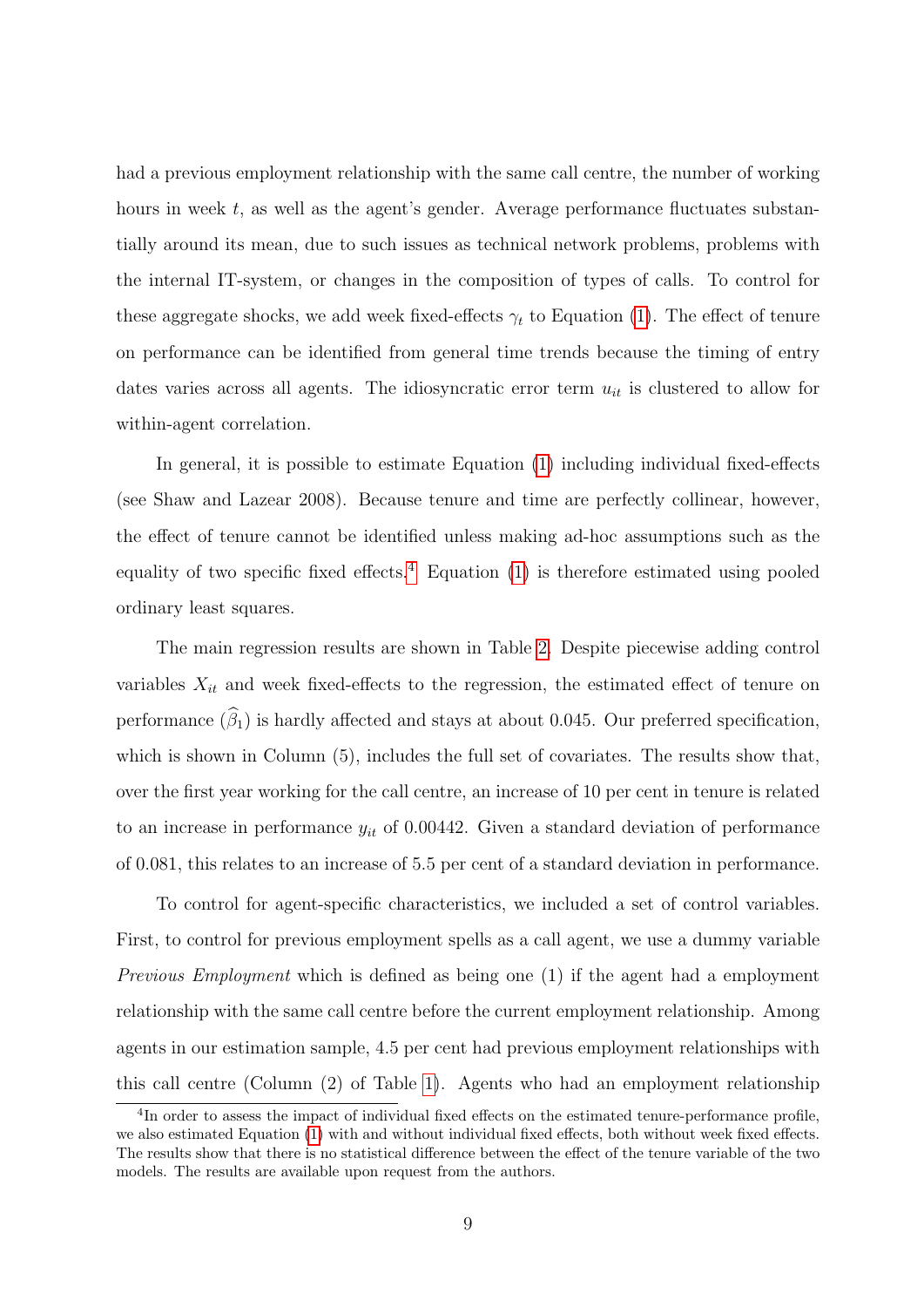with the call centre prior to the current employment relationship perform 0.0399 (i.e. 49.3 per cent of one standard deviation in performance  $y_{it}$  better than agents without previous employment. This suggests that agents who previously worked in this centre have accumulated skills which enable them to work at a faster pace, compared to new hires without previous employment in the call centre.

Second, we include the number of weekly working hours in order to control for the amount of time an agent spends on learning-by-doing. Third, we control for an agent's gender. Both variables, however, do not have a significant effect on the shape of the estimated tenure-performance profile.

#### 3.2 Investments in learning on-the-job

Our interpretation of the shape of the tenure-performance profile is that increases in performance reflect an agent's stock of skills. The shape can thus be used to estimate the size of the firm's implicit investment in learning on-the-job, G. Given supply of experienced workers, the firm could either appoint an experienced agent for a vacant position, or can hire an inexperienced agent with zero tenure to fill the vacancy. The implicit investment comes from the fact that inexperienced agents are learning and thus perform worse than experienced agents in the first months of employment. We therefore assume that an inexperienced agent starts with performance  $y_{d=1,it}$  in the first working week  $d = 1$  and then follows the tenure-performance profile estimated by Equation [\(1\)](#page-10-1) until the agent can work at the performance level of an experienced agent in (tenure) week  $d = K$ ,  $y_{d=K,it}$ .

After calculating the difference between the two agents  $y_{d=K} - y_k \forall k = 1, ..., K - 1$ , we transform this number to the difference in average handling time, and multiply it by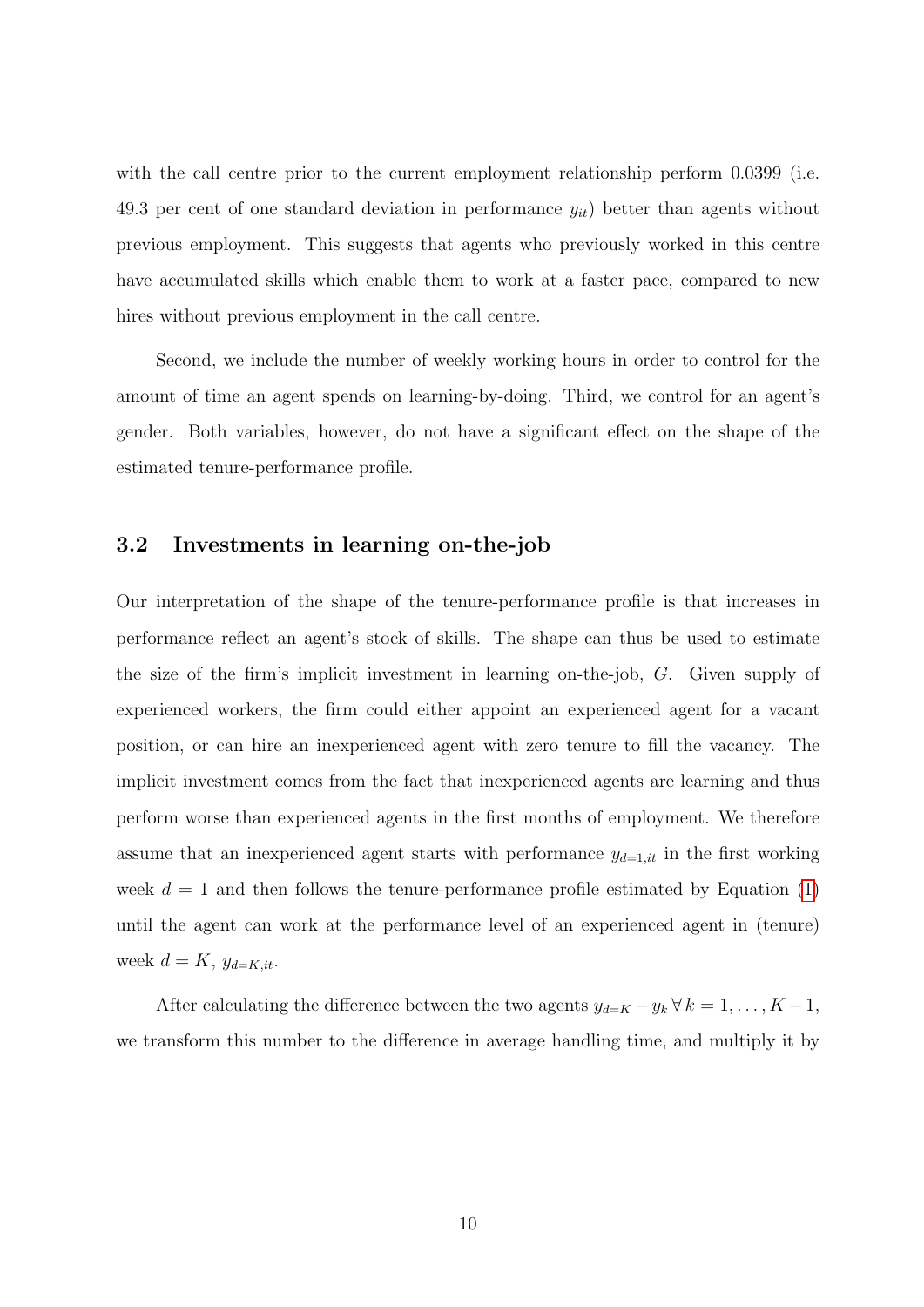the average number of calls an experienced agent handles in one week,  $c_{k,it}$ . We interpret the difference,  $G$ ,

<span id="page-13-0"></span>
$$
G = \sum_{k=1}^{K} \left( \frac{100}{y_{d=K} - y_k} \right) \cdot c_{k,it}
$$
 (2)

as the learning investment of untrained workers. When estimating G for an average agent, we find that 161.7 hours of learning are required before a new hire has the same productivity as an experience agent. All other things equal, the firm has to invest this amount of 'learning on-the-job', minus the wage difference between the two agents. In fact, these opportunity costs of hiring an inexperienced worker are about twice as high as the call centre's investment in hours of formal training, which accumulates to 84.1 hours of formal training programs in the first year.

#### 3.3 Team composition and tenure-performance profiles

The actual task of agents, handling customer calls, is an individual production process.<sup>[5](#page--1-0)</sup> Despite the fact that there is no joint team work, peer effects are plausible in our context, because agents do the same task regardless of their tenure, and teams are located next to each other at the workplace. Peer effects are more likely between agents of the same team, compared to peer effects between agents of different teams, because agents of one team sit next to each other, while agents of other teams have a larger spatial distance at the work floor. Moreover, agents who belong to the same team may exchange work-related information and knowledge during team meetings.<sup>[6](#page--1-0)</sup> In addition, agents with higher tenure probably have more skills to handle calls, retrieve information from the customer

<sup>&</sup>lt;sup>5</sup>This does not preclude that there are externalities from an individual worker's production to the worker's peers. In the present setting, providing low quality can lead to customers calling back. These repeat calls may have to be treated more carefully. We argue, however, that this does not affect our estimate. First, agents are monitored thoroughly by their team leaders who can listen in on calls. Second, since calls are randomly assigned to agents in the call centre, all agents have the same probability of receiving calls from customers calling back.

<sup>&</sup>lt;sup>6</sup>This argument does not preclude that peer effects also arise between agents of different teams. If there are also between-team peer effects, our estimated within-team peer effect can be interpreted as a lower bound of the true peer effect.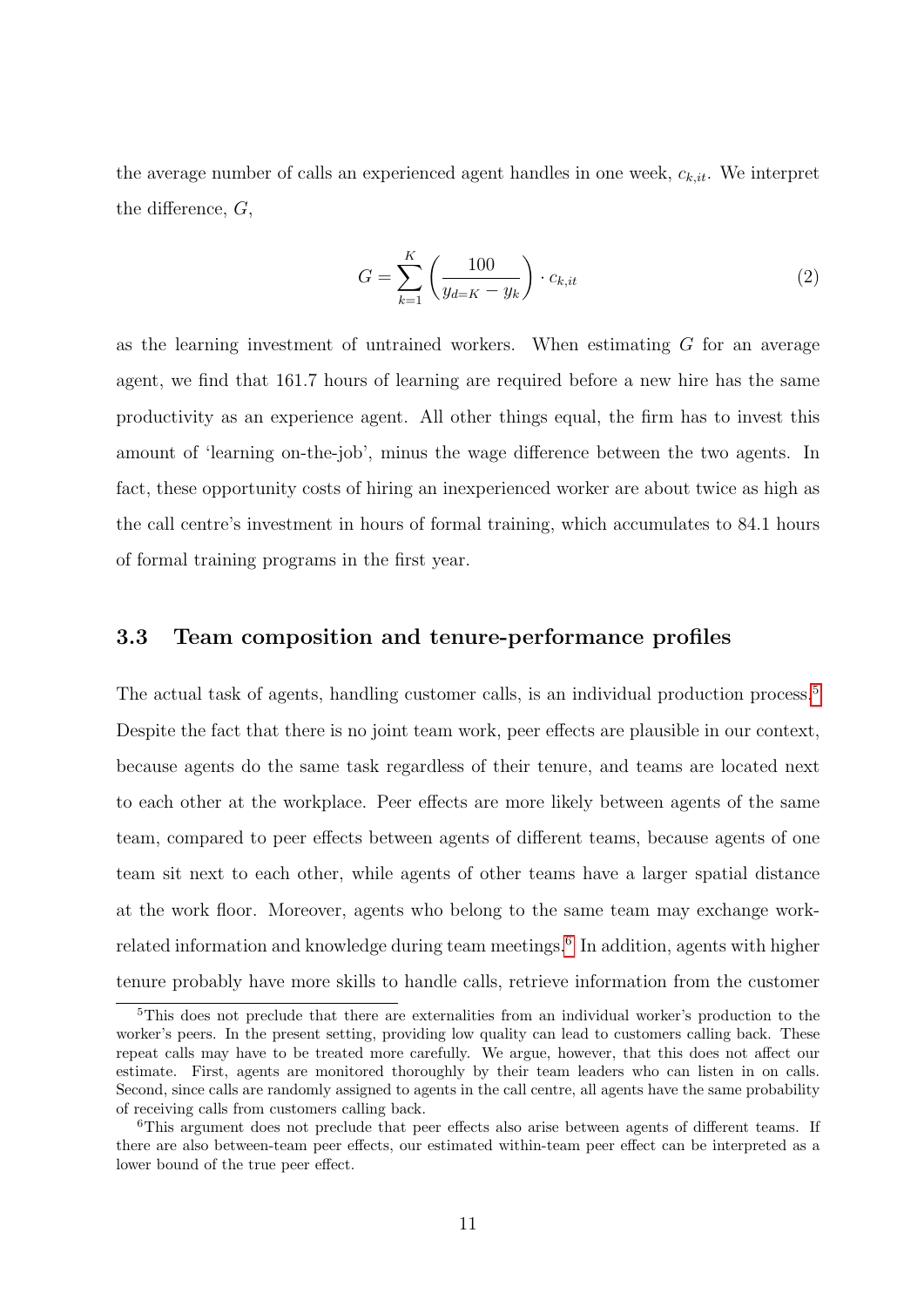to deal with the customer's problem efficiently, and to use the computer software system, compared to new hires. This argument is supported by the outcomes of the analysis in Section [3.1,](#page-10-2) which shows a steep tenure-performance profile over the first year of tenure.

We use three different variables to capture the effect of peers on a worker's own performance. The first two variables used to proxy peer effects are average performance of peers in an agent's team, and the peers' average tenure. We use both variables lagged by one period, i.e., one working week. The reasoning for using lagged values instead of contemporaneous values is twofold. First, one argument for peer effects is that workers learn from their peers. It is more likely that peer performance and peer tenure do not have an immediate effect but should rather pay off after having learned from peers. Second, using lagged peer performance avoids the problem of simultaneous determination of both outcome  $y_{it}$  (agent's performance) and peers' performance, for instance due to common shocks to performance.

The third variable used to proxy peer effects is the average peer experience, cumulated over an agent's tenure, and normalised by the agent's tenure. The reasoning for this variable is that we want to measure the cumulative effect of being exposed to more experienced agents; the variable therefore measures the cumulative exposure to tenure. To be able to compare the effects of the three peer variables, all are standardised with a zero mean and a standard deviation of one. Descriptive statistics of the peer variables are shown in Table [3.](#page-29-1)

The effect of the peer variables on workers' performance is estimated in three separate regressions by augmenting Equation [\(1\)](#page-10-1) by the variable  $d_{it}$  which captures information on peers:

<span id="page-14-0"></span>
$$
y_{it} = \alpha + \log(d_{it})'\beta_1 + X'_{it}\beta_2 + \gamma_t + d'_{it}\theta + u_{it}
$$
\n
$$
\tag{3}
$$

We estimate the effect of the three distinct definitions of the variable  $d_{it}$  separately. Each of the peer variables is calculated as the average for agent i in the previous week  $t - 1$ .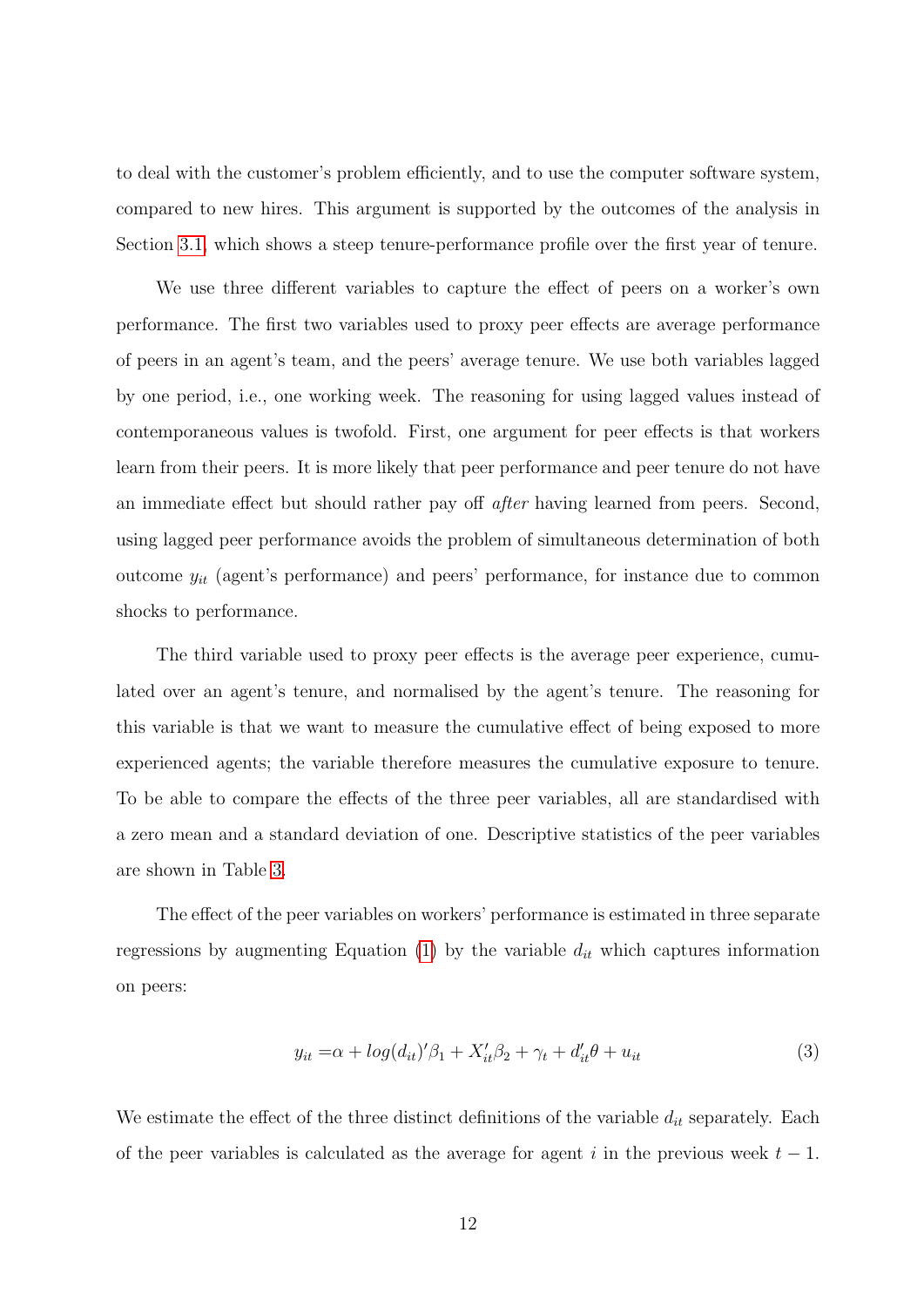All peer variables take into account that an agent is exposed to another agent who works the same hours because the peer variables are weighted by the number of joint working hours of agent *i* with the worker's peers' working hours in the same week.

Because information on when an agent enters and leaves the call centre is available for a shorter time period only, the number of observations drops from 7,623 (356 agents) to 3,430 (237 agents). For this reason, Column (1) of Table [4](#page-30-0) first shows the estimation results of Equation [\(1\)](#page-10-1) with the sample used to estimate peer effects. The estimated effect of log-tenure on the measure of performance,  $y_{it}$  (0.048) does not significantly differ from the previous estimate (Column (5) of Table [2\)](#page-29-0). The other columns of Table [4](#page-30-0) shows the estimation results of Equation [3.](#page-14-0) Columns (2) and (3) show the effect of peer performance and peer tenure on a worker's own performance, whereas Column (4) shows the effect of cumulated peer experience. All three variables significantly affect workers' own performance, with the main effect of tenure not significantly changing from the baseline model (Column (1)). When including the average performance of agents who were working with the agent in the previous week (Average team performance  $t - 1$ ), log-tenure has an effect of 0.049 (Column (2)). An increase of one standard deviation in average team performance in the previous week  $(t-1)$ , is related to an increase in workers' own performance of 0.0097. This is the equivalent to 11 per cent of one standard deviation in the outcome variable  $y_{it}$ . The use of peer performance may, however, raise concerns, because it may be driven by simultaneous determination of both workers' own performance  $y_{it}$  and peer performance  $d_{it}$ . We therefore estimate Equation [\(3\)](#page-14-0) with lagged average team tenure as the proxy for peer effects (Column (3) of Table [4\)](#page-30-0), and find a significant coefficient of 0.109. This translates to an effect of 13.5 per cent of a standard deviation in  $y_{it}$  when increasing average tenure of a worker's team mates by one standard deviation. As a third proxy for peer effects, we use cumulative average team tenure, divided by the number of weeks an agent has worked in the call centre. The estimated coefficient is significant, and relates to an increase in  $y_{it}$  of 10.9 per cent of a standard deviation in performance when the cumulative team mates' tenure increases by one standard deviation.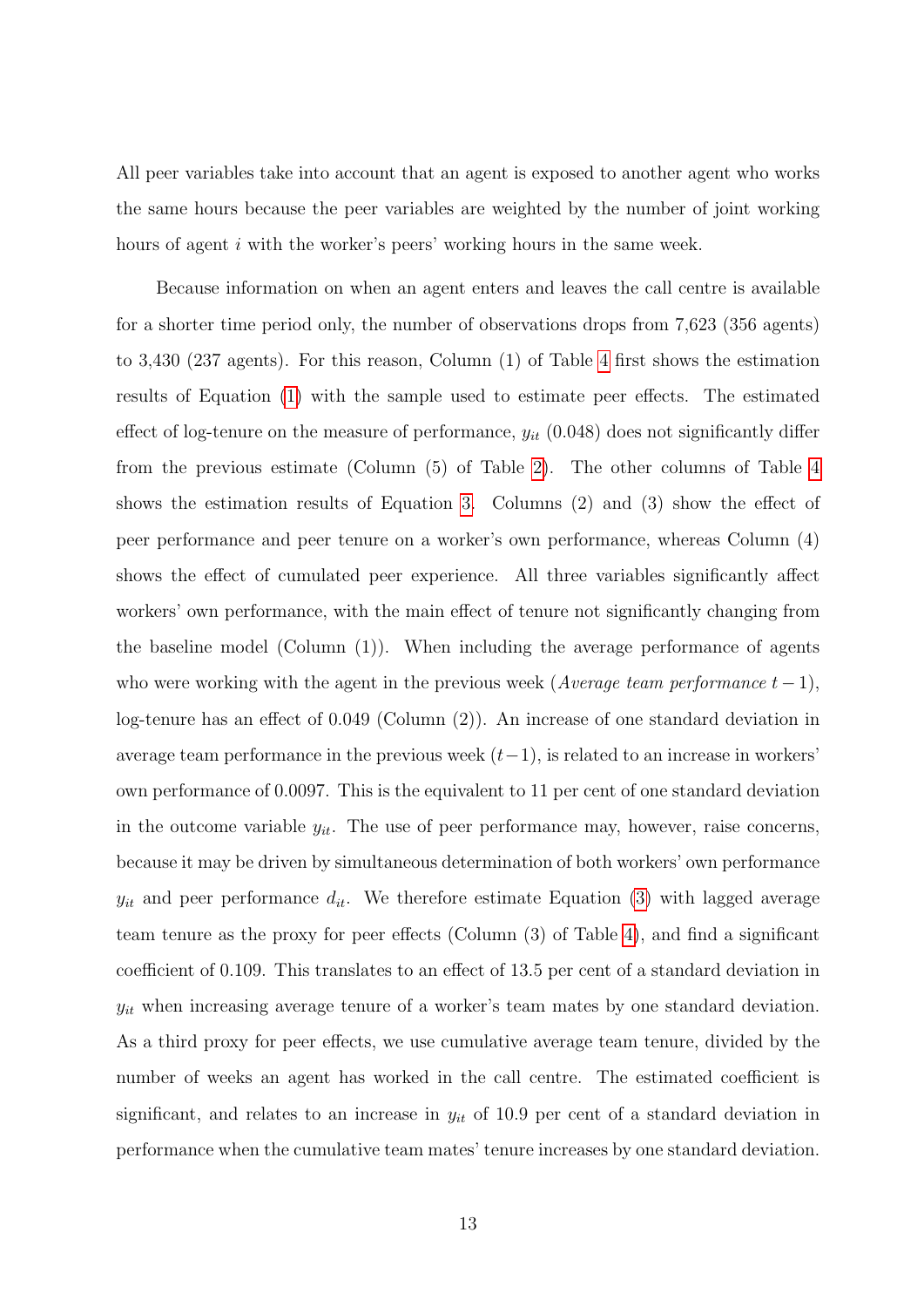Independent of the specification of the peer variable, the results presented in Table [4](#page-30-0) show that having worked with better performing or more experienced peers improves a worker's performance. One standard deviation increase in the average performance or the average tenure of a worker's peers leads to an increase in the agent's performance between 11 and 13.5 per cent of a standard deviation. These results show that it may be beneficial to the firm to place new agents in more experienced teams. When calculating G as in Equation [\(2\)](#page-13-0) based on the sample used in Table [4,](#page-30-0) the learning investment accumulates to 164 hours over the first year of tenure. When including average peer tenure as an additional control variable, this number reduces to 157 hours. If we interpret the difference between the two estimates as the size of overestimation when not correcting for peer effects, the investments G which are due to learning-by-doing are overestimated by 4.3 per cent.

### <span id="page-16-0"></span>4 Robustness analyses

#### 4.1 Turnover and selection of workers

Call centres face relatively high turnover of workers compared to other sectors of industries (Batt et al., 2006). If turnover is related to individual performance or to unobserved factors that affect both tenure and performance of the individual worker, the shape of the estimated tenure-performance profile is likely to be affected by workers who quit the firm. Therefore, the observed increase in performance by tenure is partly the result of an improved match quality instead of learning on-the-job.

The sample used in this study allows us to compare different types of agents. We can distinguish between agents leaving the department analysed in this study (leavers) and agents who are not leaving (stayers).<sup>[7](#page--1-0)</sup> However, since we do not observe agents who left the department before our observation period started, this analysis is likely to be affected

<sup>7</sup>We do not have information on the exact date when agents leave the department. We define agents as leavers when they have not worked in the department for 20 or more weeks in a row.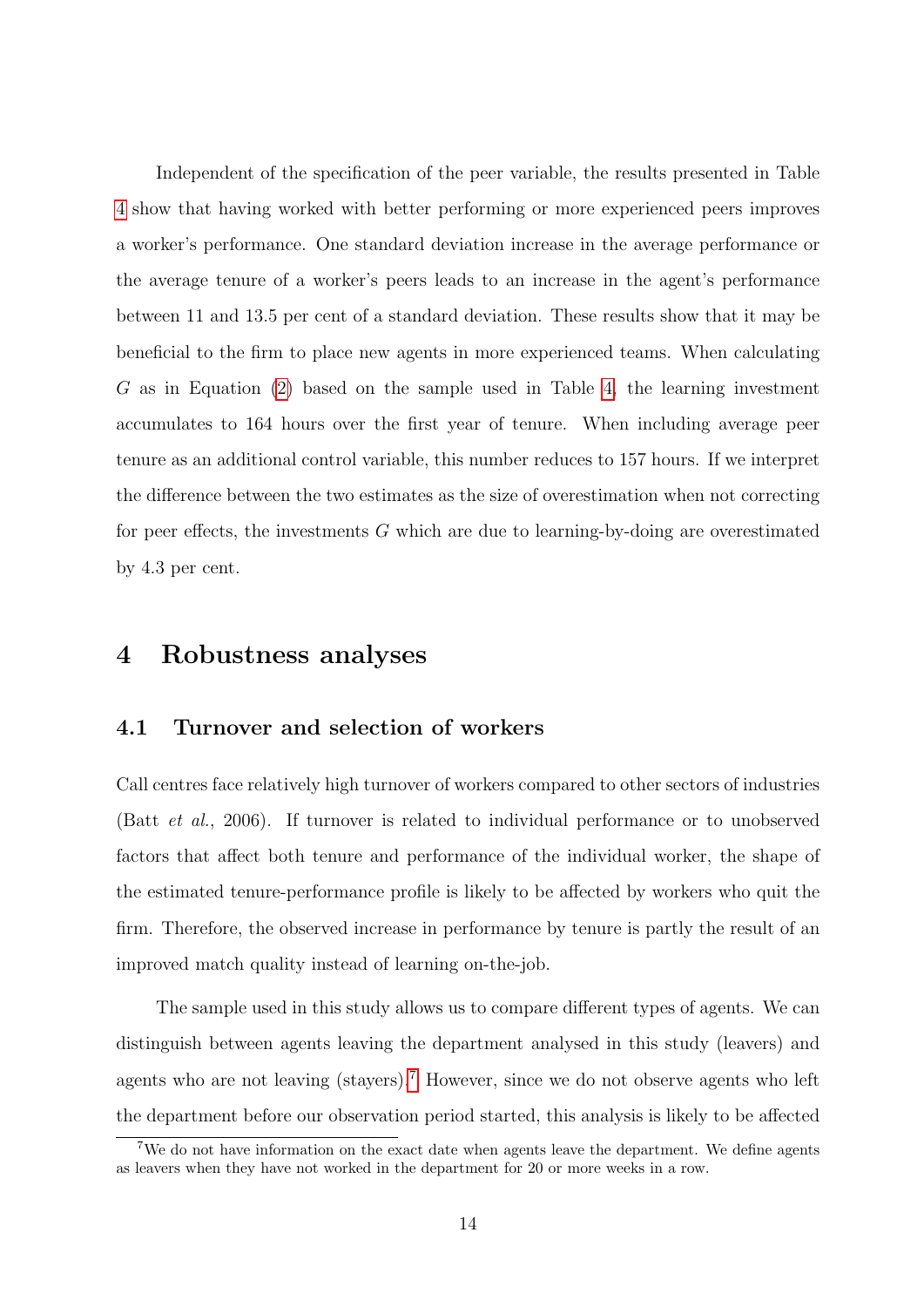by left-censoring (Shaw and Lazear 2008). We therefore limit the sample to new hires, i.e. agents that we observe from their first working week.

Column (1) of Table [5](#page-31-0) shows the results when estimating Equation [\(1\)](#page-10-1) for new hires only. This sample contains 303 agents, of which 96 are stayers; the remaining 207 agents leave within the observation period. The estimated coefficient for log(tenure) is very similar to the baseline estimates (Column (5) of Table [2\)](#page-29-0). An increase of tenure by 10 per cent leads to an increase of of 5.5 per cent of a standard deviation of performance (estimated coefficient of 0.0444). The estimated effect of log(tenure) on performance for stayers (0.0516) corresponds to an increase in performance of 6.4 per cent of one standard deviation when tenure increases by 10 per cent. For agents leaving the department, however, the corresponding effect is only 4.8 per cent  $(0.0385)$ , which is significantly lower than the estimated performance increase for agents who remain employed in the call centre.

These estimation results have two implications. First, the data shows that a substantial share of agents who are observed from their first working week leave the department within our observation period (68 per cent). Second, these agents have significantly lower tenure-performance profiles. This endogenous sorting of agents can be interpreted as a positive selection of agents who stay employed in the department, while the leaving agents comprise a negative selection of workers.[8](#page--1-0)

#### 4.2 Assignment to teams and shifts

To identify the causal peer effect on workers' performance development, either truly random assignment by means of experiments (e.g. De Grip and Sauermann, 2012) or quasirandom assignment to groups (e.g. Mas and Moretti, 2009) is required. In this study, the effect of an agent's peers on own performance is identified by quasi-random changes in

<sup>&</sup>lt;sup>8</sup>The difference between the estimated tenure-performance profile of leavers and stayers can be affected by the tenure-segment one observes. When estimating the same regressions for agents with a maximum tenure of 3 months, the estimated tenure-performance profiles are not significantly different from one another. When increasing the tenure-segment, this difference becomes significant.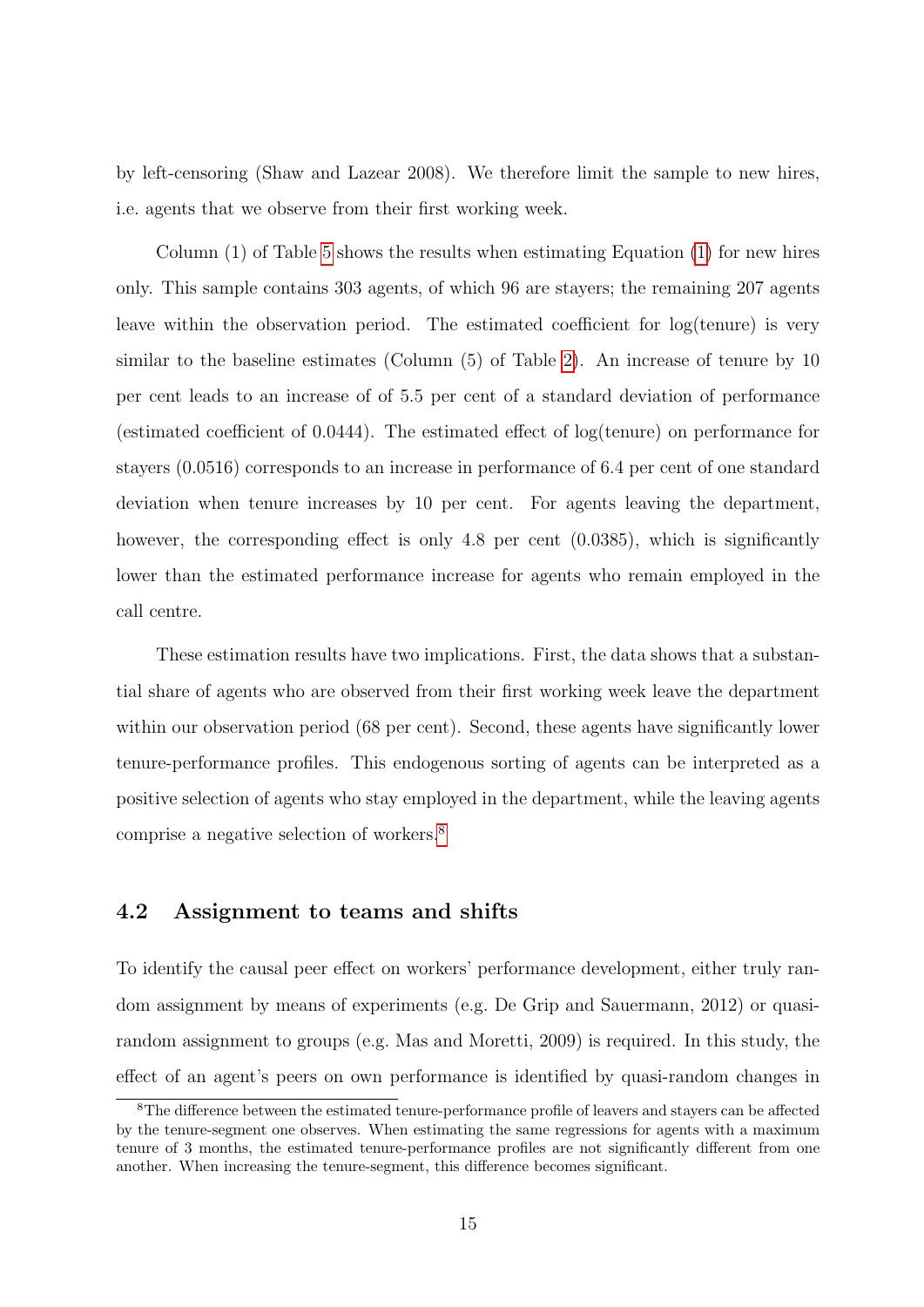team composition. Although each agent is assigned to one team supervised by one team leader, there are week-to-week differences in whether an agent is working at all, and in the number of hours an agent is working. Therefore, the agent's composition of team mates differs from week to week.

In order to support the hypothesis of random assignment of agents to teams, we test whether the assignment to teams is selective with respect to ability. We therefore regress a measure of individual ability on the average ability of the team. We generate a measure of ability by using the estimated individual fixed-effects from a regression of performance  $y_{it}$  on a full set of tenure and individual fixed-effects (cf. Mas and Moretti, 2009).

<span id="page-18-0"></span>
$$
y_{it} = \eta_i + \gamma_d + \varepsilon_{it} \tag{4}
$$

This measure of ability,  $\hat{\eta}_i$ , is then regressed on the average ability of the other workers in the team (Sacerdote 2001). Because we are interested in the team coaches' influence on the selection of new agents, we run this test for agents switching to new team coaches. The explanatory variable, average peer ability  $\bar{y}_{ij}$ , is thus taken from the agents in the team  $i$  to which an agents is switching. Table [6](#page-31-1) shows the estimation results of individual ability on average ability in the destination team using agent-week observations after an agent switched to a new team. The results show that average team ability does not have a significant effect on individual ability. This allows us to conclude that there is no ability-based selection for agents when switching team leaders.[9](#page--1-0)

Further, it is rather difficult for agents to select themselves into the same hours as particular peers. Agents must be available for scheduling during the opening hours of the call centre, and must state their preferences for particular hours four weeks prior. Based on both their preferences and the expected demand by customers, managers assign agents to particular hours. As a result, both the composition of agents at each point in time and weekly team composition changes frequently. As the scheduling is done for the

<sup>9</sup>New agents are recruited by a temporary help agency that selects potential agents who fulfill the job description. The team leader usually does not have any influence on the selection of newly recruited agents and their placement into teams.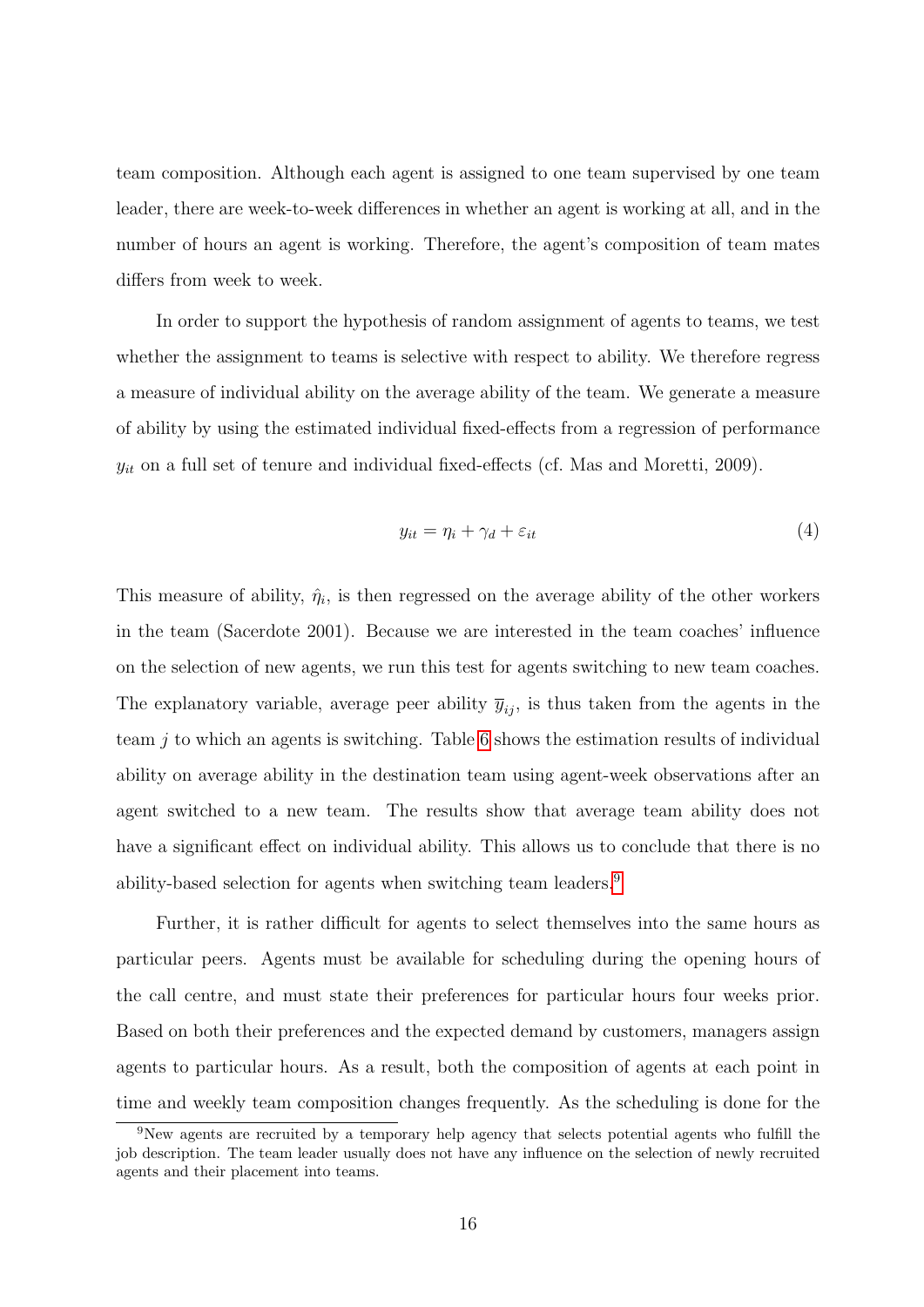whole department and not for individual teams, it is unlikely that there is any strategic planning within teams. Therefore, there is no reason to expect that spurious correlation drives our estimation results of the peer effects.

#### <span id="page-19-0"></span>4.3 Substitution between quality and quantity of calls

The performance variable used in this study, average handling time, is a measure of quantitative performance. Following De Grip and Sauermann (2012), we use additional information to estimate the effect on quality of calls. We employ two types of measures to capture quality of agents' calls. The first measure is based on the share of repeat calls. The share of repeat calls is defined as the share of customers to whom an agent spoke who called the call centre again within seven days. This measure is used by management to evaluate the quality of calls, as customers may call again, potentially because the problem is not solved. Low values of repeat calls  $(rc_{it})$  are interpreted as high performance. We therefore define call quality as  $y_{it}^q = \frac{1}{rc_{it}*10}$ , with an average of 0.507 (see Table [3\)](#page-29-1). Figure [4](#page-27-1) shows the corresponding non-parametrically estimated tenure-performance profile for this measure of call quality. Call quality appears to decrease in the first 3 months and to flatten thereafter. The estimation results show that with increasing tenure, call quality significantly decreases (-0.0193; Table [7,](#page-32-0) Column (1)). An increase in tenure by 10 per cent is thus related to a decrease of call quality by 1.1 per cent of one standard deviation in the quality measure. This suggests that despite the fact that quantity is improving substantially over the course of the first months, this partly comes at the cost of lower call quality.

Having information on both average handling time and call quality also allows us to create a composite measure of productivity that contains both dimensions. We thus define  $y'_{it}$  as  $y'_{it} = y_{it} * (1 - rc_{it})$ . For this measure, larger shares of repeat calls  $rc_{it}$  are interpreted as a penalty in performance, since each additional percentage point in the share of repeat calls (lower quality) relates to a lower composite productivity  $y'_{it}$ . The results, shown in Column (2) of Table [7,](#page-32-0) indicate that there is a positive effect of tenure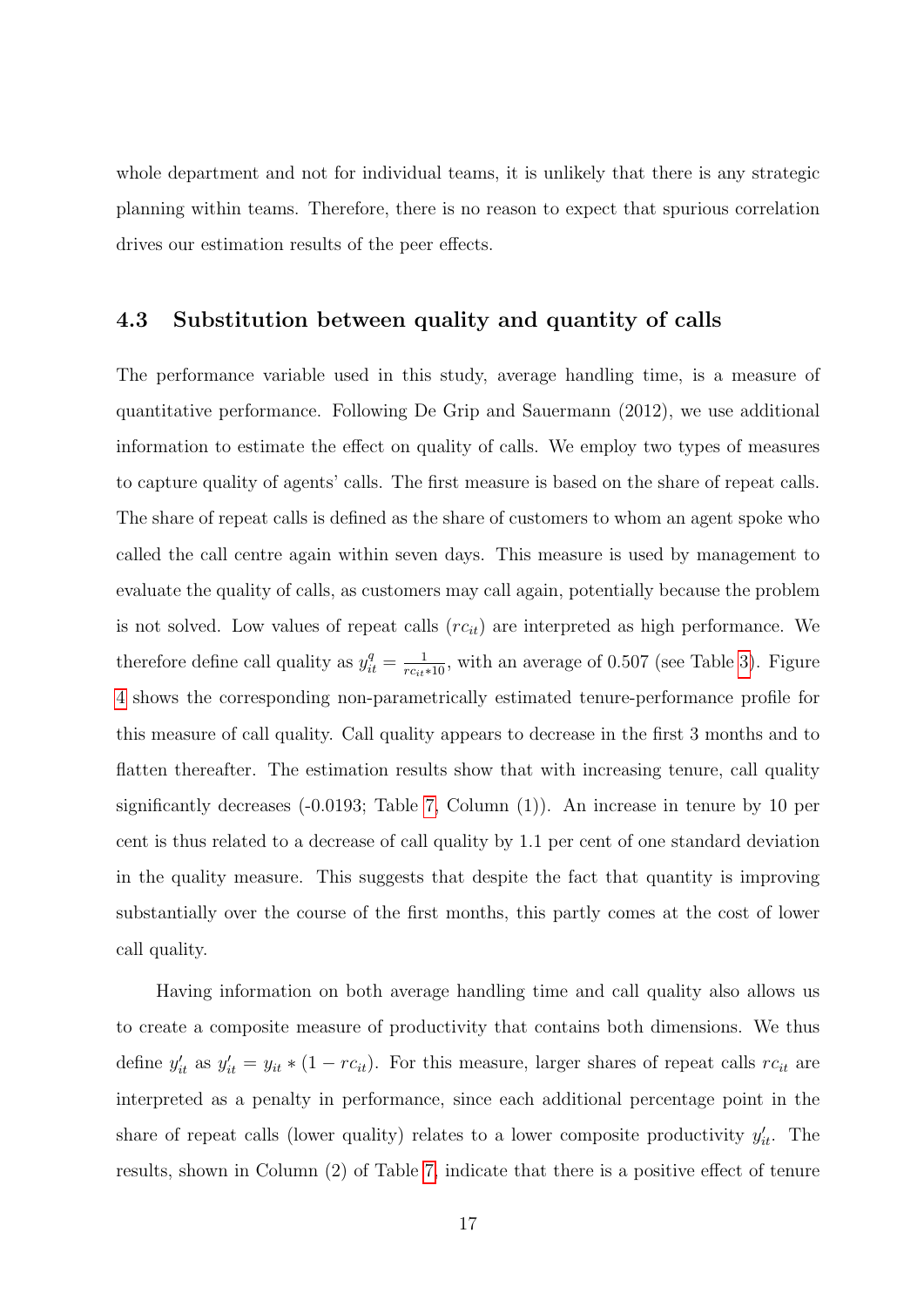on the overall measure. The estimated coefficient of 0.0332 is significantly different from zero. A 10 per cent increase in tenure thus leads to an increase in overall productivity of 4.5 per cent of a standard deviation. This suggests that the positive quantity effect outweighs the negative quality effect.

Second, we use information from a customer satisfaction survey as an alternative measure of call quality. This survey is conducted monthly in order to monitor the quality provided by the departments on an aggregate level. Among all incoming calls, customers are selected and called for a short survey. Though there are only about 200 calls evaluated in this way each month, the sample consists of a randomly chosen subset of calls. The survey contains three outcomes related to the agent's quality. Customers were asked to grade the 'knowledge of agent' (Grade 1), whether the 'agent understood question' (Grade 2), and whether the agent had a 'solution to the problem' (Grade 3) on a scale from 1 (very bad) to 10 (very good).

Columns (3) through (5) of Table [7](#page-32-0) show that, controlling for an agent's previous employment, the number of working hours, the gender, and week fixed-effects, there is no significant relationship between agent's tenure and service quality. Neither the knowledge of the agent, nor whether the agent understood the question or had a solution to the customer's problem appears to be related to tenure.

Overall, these results suggest that the more efficient calls of agents with longer tenure come at the costs of a lower call quality as proxied by repeat calls. Overall, however, our results suggest that performance increases with tenure.

#### 4.4 Working hours and the shape of tenure-performance profiles

In the call centre we analyse, there is substantial within- and between-worker heterogeneity in working hours. If learning on-the-job is related to the actual number of hours worked, this heterogeneity may lead to differences in the shape of estimated tenure-performance profiles, depending on the number of working hours.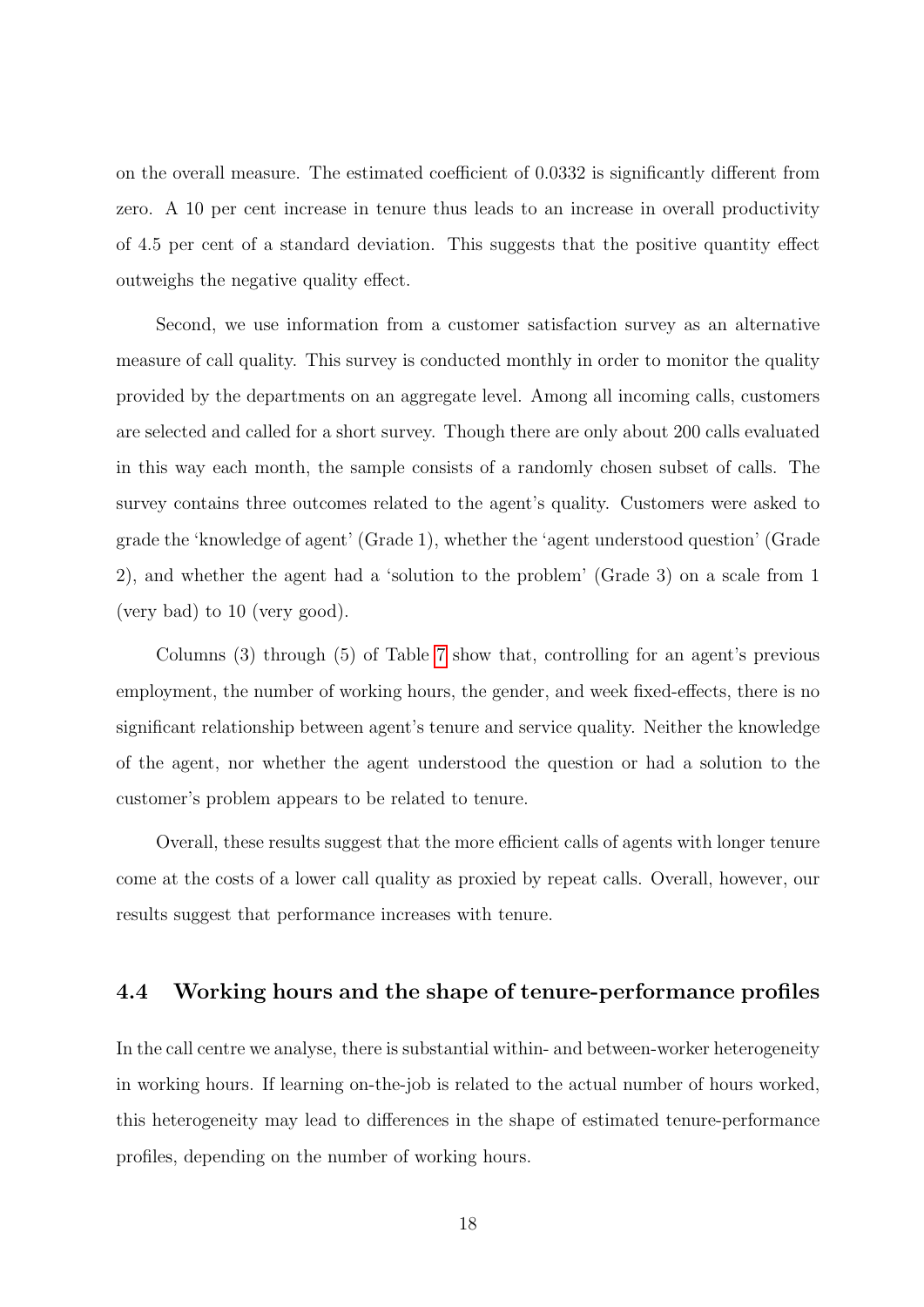In order to assess this possible bias, we generate two alternative measures of tenure: tenure measured in working weeks (as opposed to calendar weeks) and tenure measured in full-time equivalents (fte). Tenure in working weeks is defined as the number of weeks an agent worked in the past apart from holiday weeks and other non-working weeks. The second measure, tenure in fte, is defined as the cumulated number of hours worked, divided by 38. It thus measures the number of fte weeks the agent has been working for the call centre. In order to make the variables comparable to the original tenure variable, both variables are rescaled to years. As it is important to have the full history of the actual working hours of agents for this analysis, we only use new hires.

Table [8](#page-33-0) shows the estimation results of regressions of log-performance on the three different tenure definitions. Column (1) shows the estimation results of our baseline with this smaller sample. The baseline estimate using the standard definition of tenure is 0.0444, compared to 0.0442 using the full sample (Column (5) of Table [2\)](#page-29-0). The performance effect of tenure in working weeks in Column (2) is slightly higher (1.58 per cent) than in the analysis with the standard measure of tenure. Since the difference between the two estimates refers to non-working weeks, the result suggests that the tenure-performance profile is actually slightly steeper, than if the non-working weeks are neglected. When using the third definition of tenure, tenure in fte weeks, the effect of tenure appears to be significantly lower than the effect of tenure measured in working weeks. This suggests that agents with more working hours have a tenure-performance profile that is less steep than the tenure-performance profile of workers who work less hours. This result may be explained by sorting high-ability individuals (e.g., students in higher education who work for a shorter time in the call centre) into contracts with shorter working hours.

### <span id="page-21-0"></span>5 Conclusion

In this paper, we analysed tenure-performance profiles of call centre agents, using unique panel data of a multinational telecommunication firm's call centre that contain detailed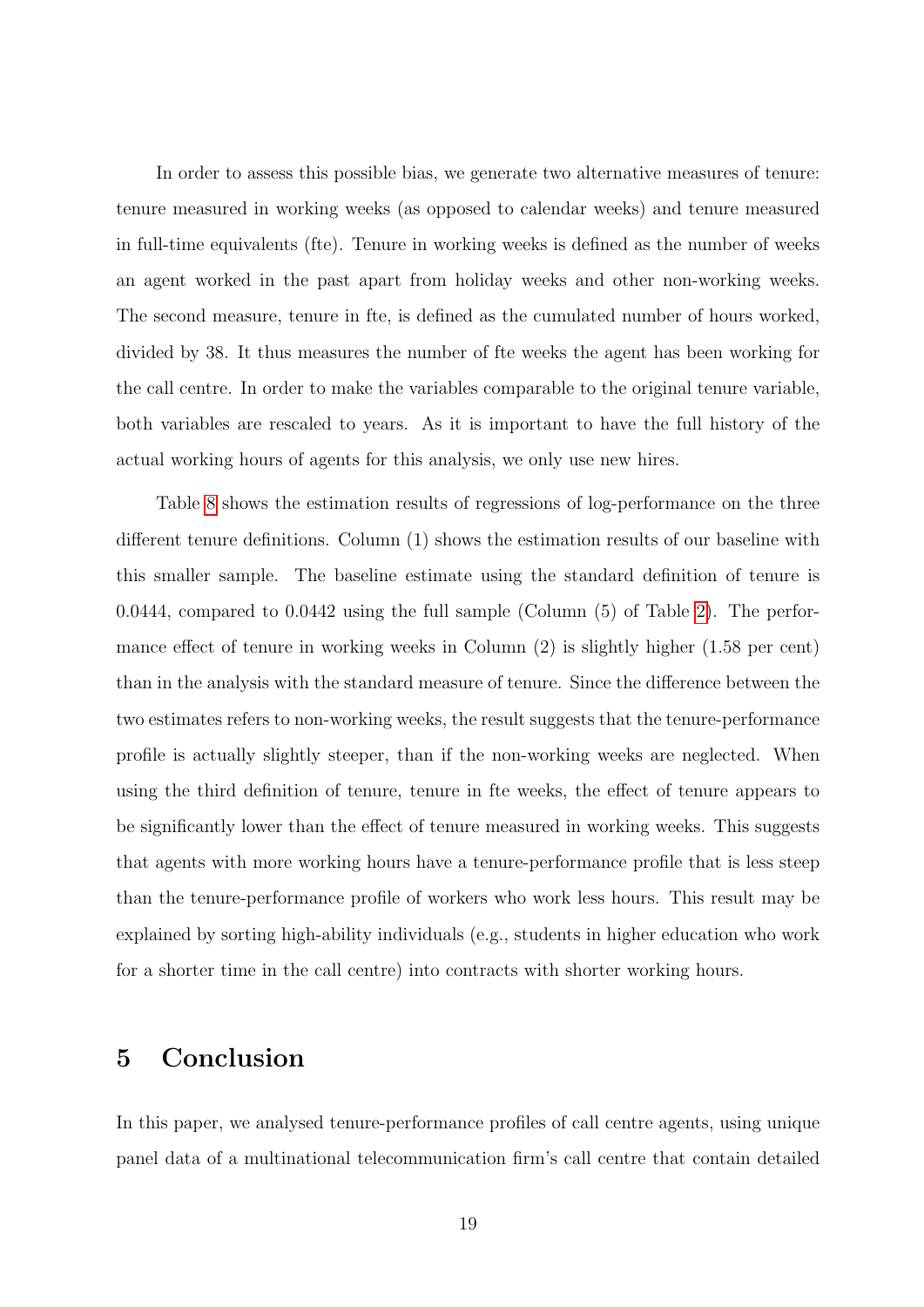performance information on the individual level. The results show that call agents have a very steep tenure-performance profile in the beginning of their job in the call centre. This increase, however, flattens considerably after about 6 months. The tenure-performance profile can very well be described by a logarithmic function. An increase of tenure by 10 per cent leads to an increase of 5.5 per cent of one standard deviation in performance.

We interpret this increase in performance as learning due to accumulation of human capital. For call agents working for this call centre, the estimated shape of the tenureperformance profile makes sense. The agents' task itself —answering customer calls is repetitive. The highest returns to learning should therefore occur in the beginning of the employment relationship. In our data, agents perform 66.5 per cent better after 8 months which is comparable to related findings from other sectors. After this initial period, the marginal return to tenure decreases. The rather fast learning of agents may be due to the relatively low complexity of the job. In other, more complex jobs, tenureperformance profiles may be less steep. The initially lower pay-off of learning on-the-job can be recouped over longer job spells. These results imply that the firm's investment in learning on-the-job is substantial. The agents' increase in performance translates to a learning investment by the firm of about 162 hours. Over the same period, the firm's investments in formal training are much lower and accumulate to an average of 84 hours.

In addition, we show that workers significantly benefit from working with more experienced peers. We find that an increase in the average team tenure of one standard deviation relates to an increase in performance of 14 per cent of one standard deviation. This shows that it can be beneficial for firms to place new workers in teams with more experienced agents and thereby facilitating knowledge spill-overs between workers even if the workers are not involved in team work.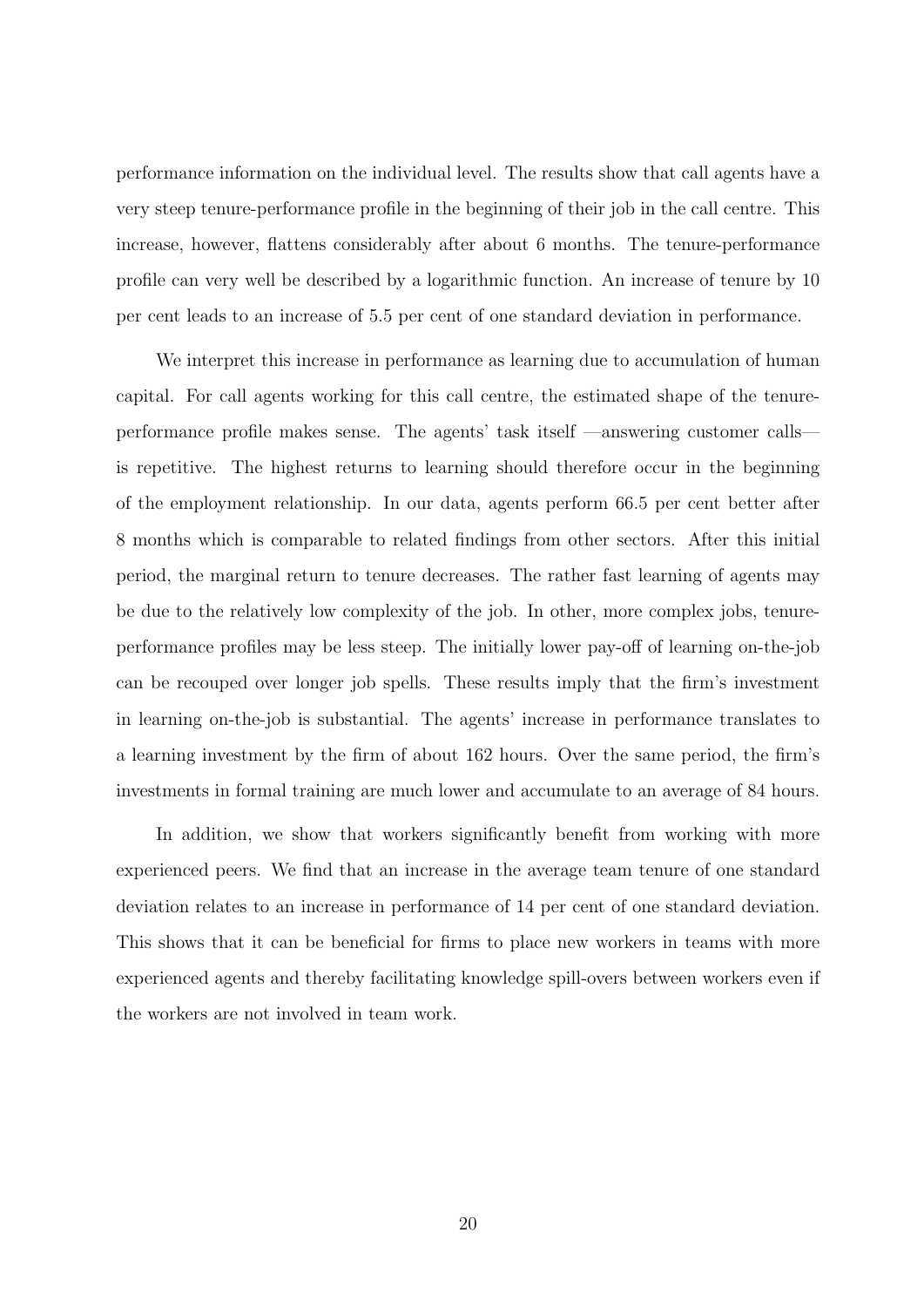### References

- Altonji, J. G., and N. Williams (2005): "Do Wages Rise with Job Seniority? A Reassessment," Industrial and Labor Relations Review, 58(3), 370–397.
- BANDIERA, O., I. BARANKAY, AND I. RASUL (2010): "Social Incentives in the Workplace," Review of Economic Studies, 77(2), 417–459.
- Barron, J. M., D. A. Black, and M. A. Loewenstein (1989): "Job Matching and On-the-Job Training," Journal of Labor Economics, 7(1), 1–19.
- BATT, R., V. DOELLGAST, AND H. KWON (2006): "Service Management and Employment Systems in U.S. and Indian Call Centers," in Brookings Trade Forum 2005: Offshoring White-Collar Work–The Issues and Implications, ed. by S. M. Collins, and L. Brainard, pp. 335–372. Brookings Institution Press, Washington, D.C.
- BATT, R., D. HOLMAN, AND U. HOLTGREWE (2009): "The Globalization of Service Work: Comparative Institutional Perspectives on Call Centers," Industrial and Labor Relations Review, 62(4), 453 – 488.
- BATTU, H., C. R. BELFIELD, AND P. J. SLOANE (2003): "Human Capital Spillovers within the Workplace: Evidence for Great Britain," Oxford Bulletin of Economics and Statistics, 65(5), 575–594.
- BENKARD, C. L. (2000): "Learning and Forgetting: The Dynamics of Aircraft Production," American Economic Review, 90(4), 1034–1054.
- Bishop, J. H. (1989): "On-The-Job Training of New Hires," CAHRS Working Paper Series 401, Cornell University, School of Industrial and Labor Relations, Center for Advanced Human Resource Studies, Ithaca, NY.
- Carroll, V. P., H. L. Lee, and A. G. Rao (1986): "Implications of Salesforce Productivity Heterogeneity and Demotivation: A Navy Recruiter Case Study," Management Science, 32(11), pp. 1371–1388.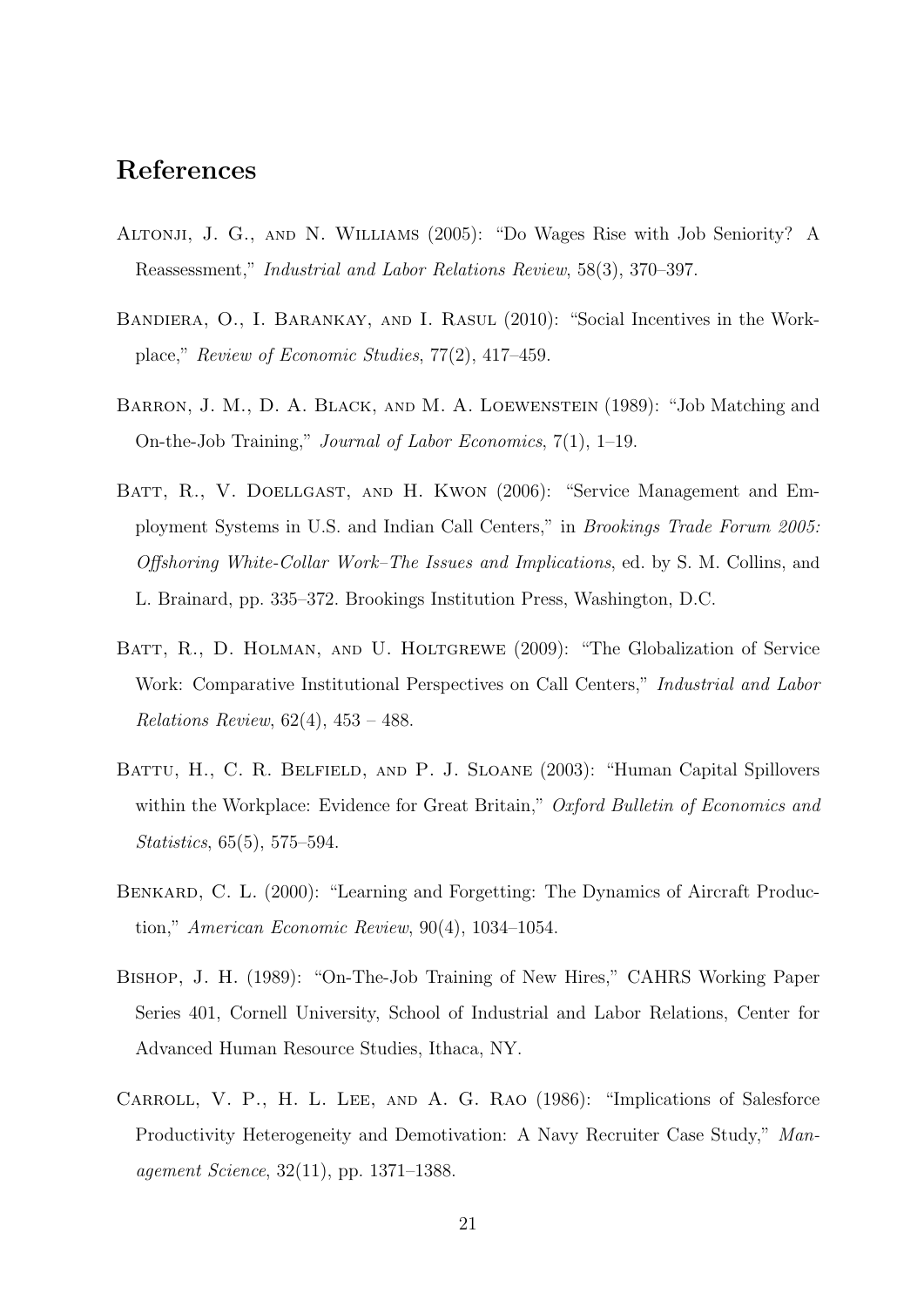- Castilla, E. J. (2005): "Social Networks and Employee Performance in a Call Centre," American Journal of Sociology, 110(5), 1243–1283.
- DE GRIP, A., AND J. SAUERMANN (2012): "The Effects of Training on Own and Co-Worker Productivity: Evidence from a Field Experiment," Economic Journal, forthcoming.
- DESTRÉ, G., L. LÉVY-GARBOUA, AND M. SOLLOGOUB (2008): "Learning from Experience or Learning from Others? Inferring Informal Training from a Human Capital Earnings Function with Matched Employer-Employee Data," Journal of Socio-Economics, 37(3), 919–938.
- FALK, A., AND A. ICHINO (2006): "Clean Evidence on Peer Effects," Journal of Labor Economics, 24(1), 39–58.
- Flabbi, L., and A. Ichino (2001): "Productivity, Seniority and Wages: New Evidence from Personnel Data," Labour Economics, 8(3), 359–387.
- GURYAN, J., K. KROFT, AND M. NOTOWIDIGDO (2009): "Peer Effects in the Workplace: Evidence from Random Groupings in Professional Golf Tournaments," American Economic Journal: Applied Economics, 1(4), 34–68.
- Kostiuk, P. F., and D. A. Follmann (1989): "Learning Curves, Personal Characteristics, and Job Performance," Journal of Labor Economics, 7(2), pp. 129–146.
- Liu, X., and R. Batt (2007): "The Economic Pay-Offs to Informal Training: Evidence from Routine Service Work," Industrial and Labor Relations Review, 61(1), 75–89.
- Manski, C. F. (1993): "Identification of Endogenous Social Effects: The Reflection Problem," Review of Economic Studies, 60, 531–542.
- MAS, A., AND E. MORETTI (2009): "Peers at work," American Economic Review, 99(1), 112–145.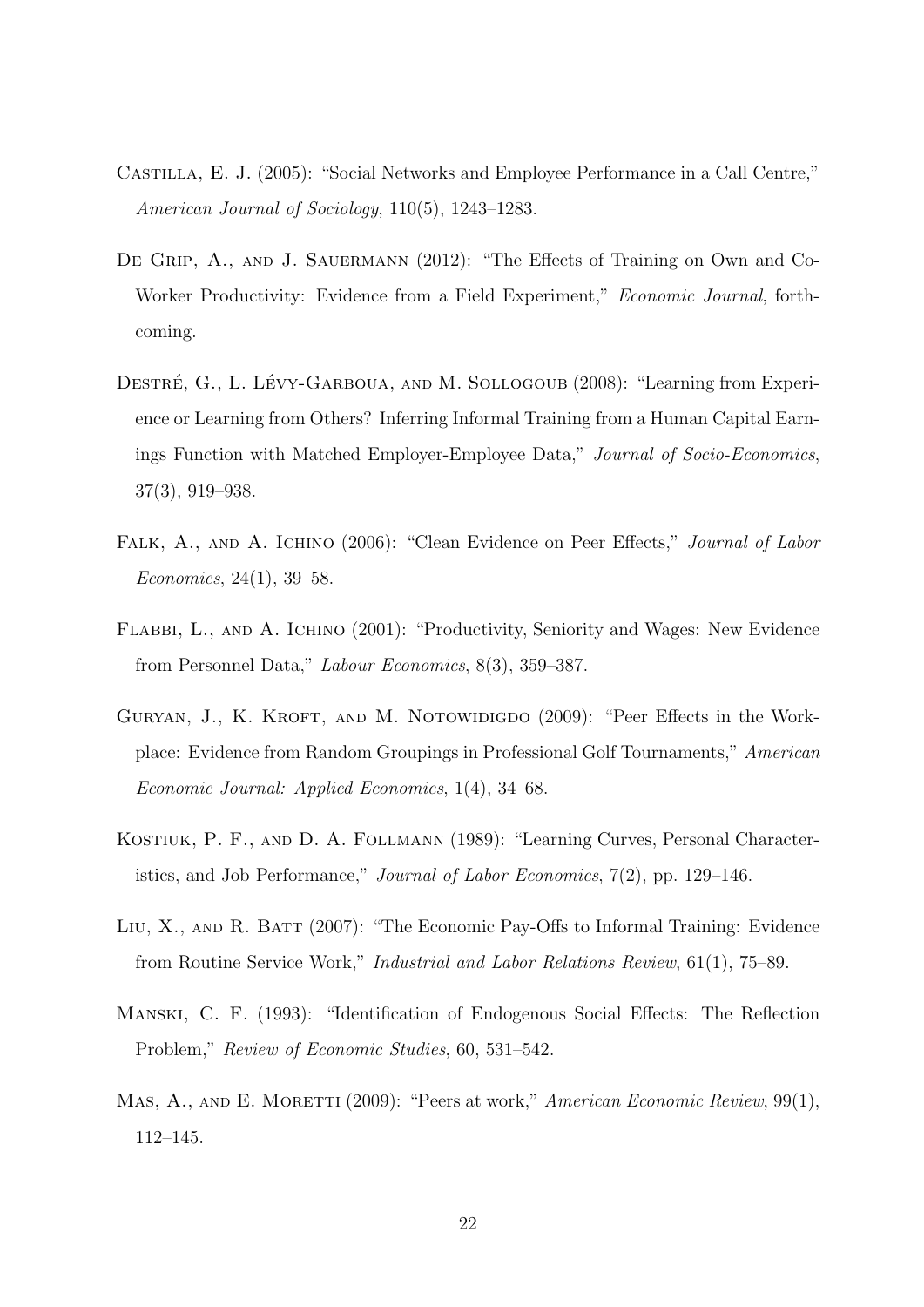- Mincer, J. (1958): "Investment in Human Capital and Personal Income Distribution," Journal of Political Economy, 66, 281.
- MORETTI, E. (2004): "Estimating the Social Returns to Higher Education: Evidence from Longitudinal and Repeated Cross-Section Data," Journal of Econometrics, 121, 175–212.
- SACERDOTE, B. (2001): "Peer Effects with Random Assignment: Results for Dartmouth Roommates," Quarterly Journal of Economics, 116(2), 681–704.
- SHAW, K., AND E. P. LAZEAR (2008): "Tenure and Output," Labour Economics, 15(4), 705–724.
- THORNTON, R. A., AND P. THOMPSON (2001): "Learning from Experience and Learning from Others: An Exploration of Learning and Spillovers in Wartime Shipbuilding," American Economic Review, 91(5), 1350–1368.
- Zimmerman, D. J. (2003): "Peer Effects in Academic Outcomes: Evidence from a Natural Experiment," Review of Economics and Statistics, 85(1), 9–23.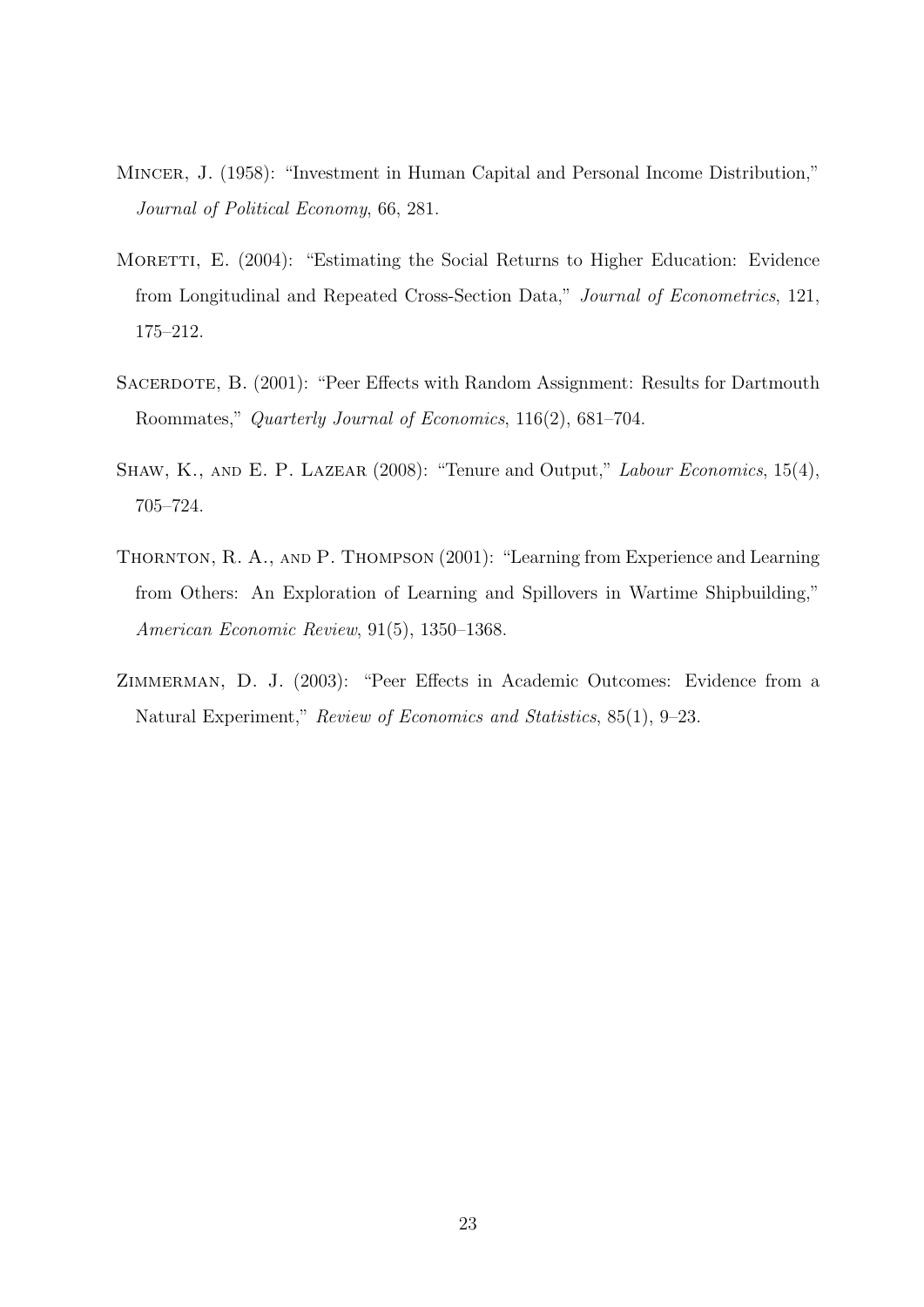# A Figures

<span id="page-26-0"></span>

Figure 1: Kernel density plot for tenure

Note: Panel (a) shows the the density plot for all agents, (b) shows the density plot for all agents with a maximum of one year of tenure. Tenure is measured in years and averaged for each agent in the sample.

<span id="page-26-1"></span>Figure 2: Non-parametric and logarithmic tenure-performance profiles



*Note:* the solid line shows the predicted performance after a regression of performance  $y_{it}$  on tenure fixed-effects and week fixed effects. The capped spikes show the appropriate 95 per cent confidence interval. The dashed line shows the predicted performance after a regression of  $y_{it}$  on log(tenure).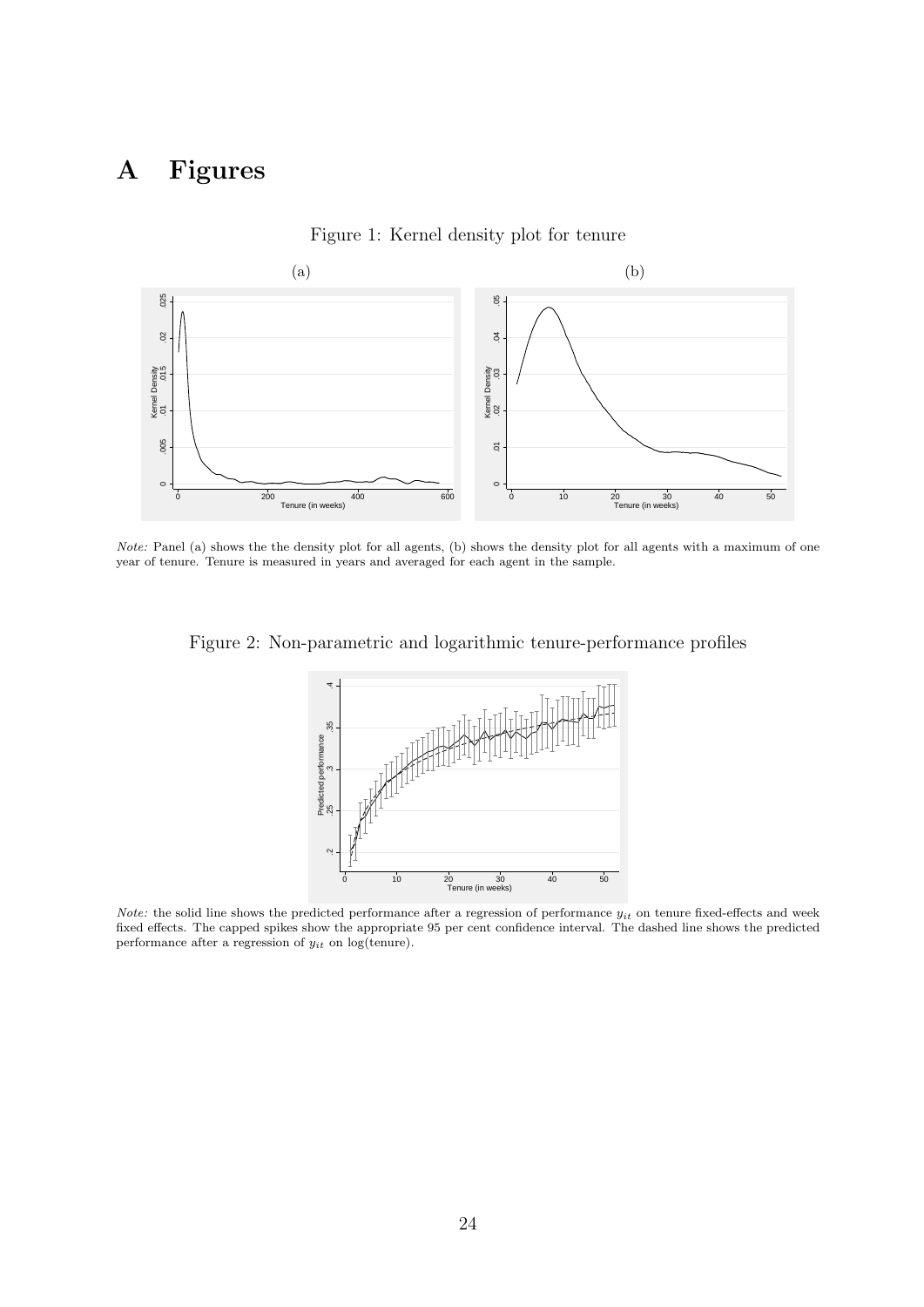<span id="page-27-0"></span>Figure 3: Kernel density plot for performance



<span id="page-27-1"></span>*Note:* The figure shows the kernel density for performance  $y_{it}$  for all agents with a maximum of one year of tenure (solid line) and for all agents with more than one year of tenure (dashed line). Performance is measured in years and averaged for each agent in the sample





*Note:* the solid line shows the predicted qualitative performance measure after a regression of performance  $y_{it}^c$  on tenure fixed-effects and week fixed effects. The capped spikes show the appropriate 95 per cent confidence interval.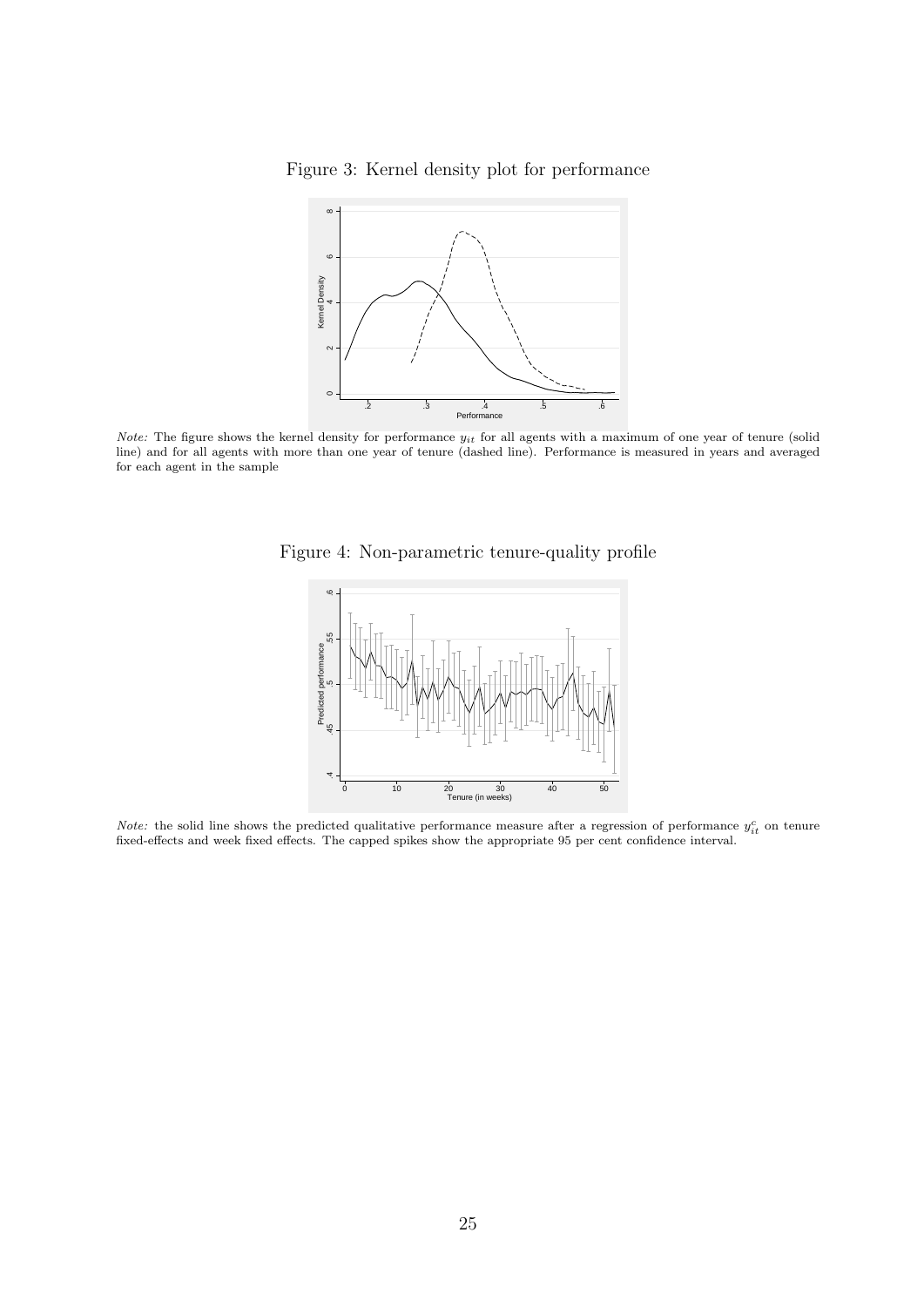# <span id="page-28-0"></span>B Tables

|                        | $\left(1\right)$ | $\left( 2\right)$      | $\left(3\right)$ | $\left(4\right)$ | (5)            | (6)                |
|------------------------|------------------|------------------------|------------------|------------------|----------------|--------------------|
| Tenure restriction     | $\rm No$         | Up to 1 year of tenure |                  |                  |                |                    |
| Sample restriction     | All              | All agents             | New hires        | New hires        | New hires      |                    |
|                        | agents           |                        | All              | Leavers          | <b>Stayers</b> | Diff.<br>$(5)-(4)$ |
| Performance $(y_{it})$ | 0.314            | 0.297                  | 0.283            | 0.279            | 0.292          | $0.016*$           |
|                        | (0.088)          | (0.081)                | (0.072)          | (0.070)          | (0.075)        |                    |
| Tenure                 | 1.360            | 0.297                  | 0.227            | 0.221            | 0.241          | $0.072**$          |
| (in years)             | (2.606)          | (0.232)                | (0.153)          | (0.152)          | (0.155)        |                    |
| Previous employment    | 0.112            | 0.045                  | 0.013            | 0.005            | 0.031          | $0.026*$           |
|                        | (0.316)          | (0.207)                | (0.114)          | (0.070)          | (0.175)        |                    |
| Working hours          | 21.433           | 23.119                 | 23.647           | 21.189           | 28.945         | $7.784***$         |
|                        | (7.489)          | (7.121)                | (7.298)          | (5.549)          | (7.812)        |                    |
| Gender $(1=male)$      | 0.328            | 0.351                  | 0.356            | 0.348            | 0.375          | 0.027              |
|                        | (0.470)          | (0.478)                | (0.480)          | (0.477)          | (0.487)        |                    |
| Age                    | 29.331           | 27.011                 | 26.173           | 26.506           | 25.525         | $-0.981$           |
|                        | (10.105)         | (8.192)                | (7.846)          | (7.496)          | (8.492)        |                    |
| Number of agents       | 440              | 356                    | 303              | 207              | 96             |                    |
| Number of observations | 15011            | 7623                   | 6451             | 4274             | 2177           |                    |

Table 1: Descriptive statistics (main variables)

\* p < 0.10, \*\* p < 0.05, \*\*\* p < 0.01. Descriptive statistics are based on the average for each individual agent. Standard deviations in parenthesis.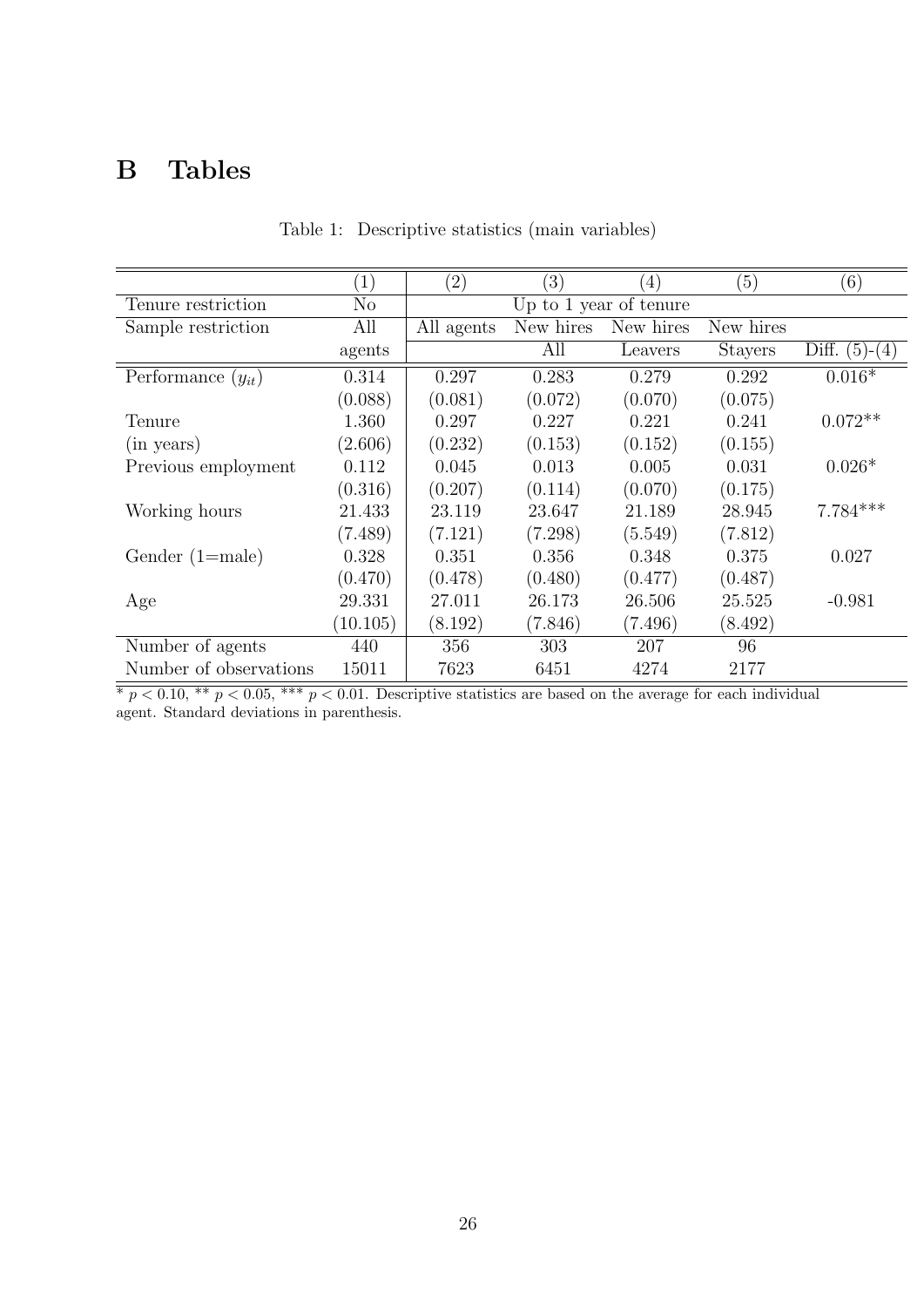<span id="page-29-0"></span>

|                     | $\left(1\right)$ | $^{'}2)$    | $\left(3\right)$ | $\left(4\right)$ | $\left(5\right)$ |
|---------------------|------------------|-------------|------------------|------------------|------------------|
| log(tenure)         | $.0457***$       | $.0448****$ | $.0446****$      | $.0448****$      | $.0442***$       |
|                     | (.0024)          | (.0025)     | (.0024)          | (.0024)          | (.0026)          |
| Previous employment |                  | $.0415***$  | $.0399***$       | $.0411***$       | $.0399***$       |
|                     |                  | (.0134)     | (.0137)          | (.0138)          | (.0138)          |
| Working hours       |                  |             | $-.0003$         | $-.0003$         | .0001            |
|                     |                  |             | (.0003)          | (.0003)          | (.0003)          |
| Gender $(1=male)$   |                  |             |                  | .0109            | .0111            |
|                     |                  |             |                  | (.0089)          | (.0088)          |
| Constant            | $.3799***$       | $.3761***$  | $.3830***$       | $.3795***$       | $.3690***$       |
|                     | (0.0066)         | (0.069)     | (.0108)          | (.0109)          | (.0116)          |
| Week fixed-effects  | No               | $\rm No$    | No               | N <sub>o</sub>   | Yes              |
| Observations        | 7623             | 7623        | 7623             | 7623             | 7623             |
| Number of agents    | 356              | 356         | 356              | 356              | 356              |
| $R^2$               | .2124            | .2224       | .2234            | .2261            | .2918            |

Table 2: The Effect of Tenure on Performance

\*  $p < 0.10$ , \*\*  $p < 0.05$ , \*\*\*  $p < 0.01$ . Dependent variable:  $y_{it}$ . All regressions are estimated using observations with a maximum of one year of tenure. Standard errors are clustered at the agent level.

<span id="page-29-1"></span>

|                                                  | $\left(1\right)$ | $^{\prime}2)$ | $\left(3\right)$ | (4)    |
|--------------------------------------------------|------------------|---------------|------------------|--------|
|                                                  | mean             | SD            | Observations     | Agents |
| Average team performance $t-1$                   | $-0.207$         | 0.857         | 3194             | 227    |
| Average team tenure $t-1$                        | $-0.379$         | 0.901         | 3155             | 227    |
| Average peer experience / tenure                 | $-0.502$         | 0.893         | 3430             | 237    |
| Permanent productivity <sup><math>a</math></sup> | 0.192            | 0.064         | 345              | 171    |
| Call quality $(y_{it}^q)$                        | 0.507            | 0.178         | 7489             | 355    |
| Composite productivity $(y_{it}')$               | 0.249            | 0.074         | 7489             | 355    |
| Grade 1                                          | 6.876            | 2.232         | 841              | 112    |
| Grade 2                                          | 6.404            | 2.294         | 850              | 112    |
| Grade 3                                          | 6.034            | 2.734         | 776              | 105    |
| Tenure in working weeks (in years)               | 0.183            | 0.145         | 6451             | 303    |
| Tenure in fte weeks (in years)                   | 0.317            | 0.239         | 6451             | 303    |

Table 3: Descriptive statistics (other variables)

\*  $p < 0.10$ , \*\*  $p < 0.05$ , \*\*\*  $p < 0.01$ . Descriptive statistics are based on the average for each individual agent. Agents with one year of tenure at most are considered. Standard deviations in parenthesis. Permanent productivity is calculated from fixed effects  $\theta_i$  which are obtained from a regression of average handling time  $(y_{it})$  on individual fixed effects, and a full set of dummies for each level of tenure d (see Equation [4\)](#page-18-0). For the calculation of the variable composite productivity, see Section [4.3.](#page-19-0) Grades are given on 'knowledge of agent' (grade 1), 'agent understood question' (grade 2), 'solution of the problem' (grade 3). Grades are given on a scale from 1 (very bad) to 10 (very good). Tenure in working weeks is defined as the number of working weeks an agent worked. Tenure in fte weeks is defined as the number of fte working weeks an agent worked.

<sup>a</sup> based on the full data.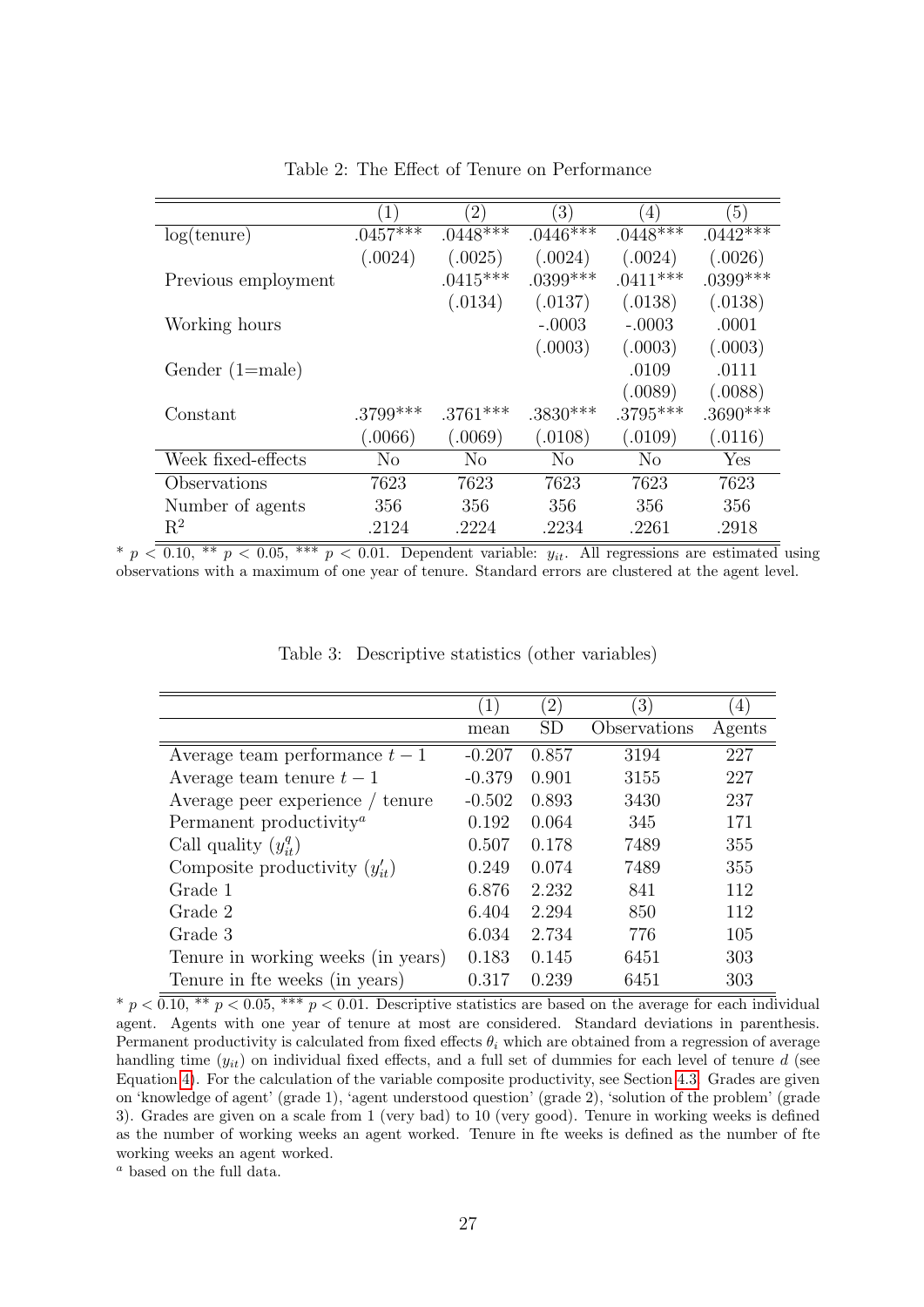<span id="page-30-0"></span>

|                                         |            | (2)        | $\left(3\right)$ | (4)        |
|-----------------------------------------|------------|------------|------------------|------------|
| log(tenure)                             | $.0476***$ | $.0487***$ | $.0469***$       | $.0449***$ |
|                                         | (.0028)    | (.0037)    | (.0041)          | (.0033)    |
| Average team performance $t-1$ (std.)   |            | $.0097**$  |                  |            |
|                                         |            | (.0039)    |                  |            |
| Average team tenure $t-1$ (std.)        |            |            | $.0109***$       |            |
|                                         |            |            | (.0040)          |            |
| Average peer experience / tenure (std.) |            |            |                  | $.0088*$   |
|                                         |            |            |                  | (.0053)    |
| Constant                                | $.3625***$ | $.3613***$ | $.3605***$       | $.3604***$ |
|                                         | (.0170)    | (.0173)    | (.0180)          | (.0170)    |
| Week fixed-effects                      | Yes        | Yes        | Yes              | Yes        |
| Control variables                       | Yes        | Yes        | Yes              | Yes        |
| Observations                            | 3430       | 3194       | 3155             | 3430       |
| Number of agents                        | 237        | 227        | 227              | 237        |
| $\mathbf{R}^2$                          | .3945      | .3734      | .3767            | .3991      |

Table 4: The effect of peers' experience on individual performance

 $*\overline{p\leq 0.10, ** p\leq 0.05,*** p\leq 0.01.}$  Dependent variable:  $y_{it}$ . Average team performance is defined as the performance average of peers within the team. Average team tenure is defined accordingly. Average peer experience is calculated as the sum over average team tenure in the past, normalised by the number of periods an agent has been working. All peer variables are weighted by joint hours between agent  $i$ and other agents  $j$  and standardised with a mean of 0 and a standard deviation of 1. All regressions are estimated using observations with a maximum of one year of tenure. Control variables are previous employment, working hours, and gender. Standard errors are clustered at the agent level.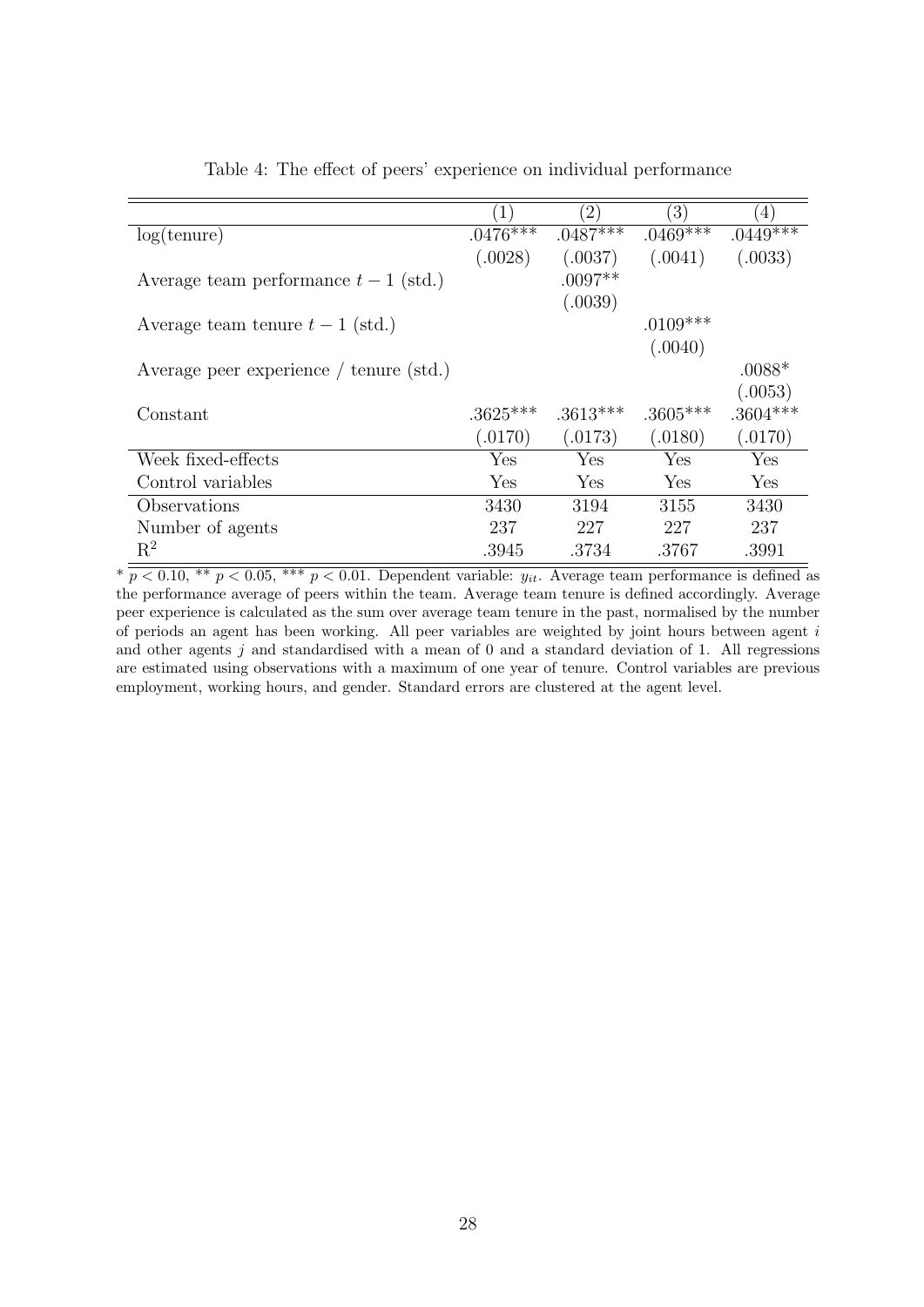<span id="page-31-0"></span>

|                    | All        | <b>Stayers</b> | Leavers    |
|--------------------|------------|----------------|------------|
|                    | (1)        | (2)            | (3)        |
| log(tenure)        | $.0444***$ | $.0516***$     | $.0385***$ |
|                    | (.0027)    | (.0040)        | (.0034)    |
| Working hours      | .0002      | $-.0001$       | .0005      |
|                    | (.0004)    | (.0005)        | (.0004)    |
| Gender $(1=male)$  | .0015      | .0013          | .0031      |
|                    | (.0085)    | (.0121)        | (.0106)    |
| Constant           | $.3685***$ | $.4000***$     | $.3468***$ |
|                    | (.0125)    | (.0205)        | (.0141)    |
| Week fixed-effects | Yes        | Yes            | Yes        |
| Observations       | 6451       | 2177           | 4274       |
| Number of agents   | 303        | 96             | 207        |
| $R^2$              | .2916      | .3967          | .2610      |

Table 5: The effects of tenure on new hires

<span id="page-31-1"></span>\*  $p < 0.10$ , \*\*  $p < 0.05$ , \*\*\*  $p < 0.01$ . Dependent variable:  $y_{it}$ . All regressions are estimated using observations with a maximum of one year of tenure. Furthermore, only new hires are included. New hires are defined as agents who are observed from their first working week. Leavers (stayers) are defined as agents who do (not) drop out within our observation period. Standard errors are clustered at the agent level. Previous experience is included from these regressions because of missing variation in one of the regressions.

Table 6: Selection into teams

|                                | (1)                     |
|--------------------------------|-------------------------|
| Average Permanent Productivity | $-.2922$                |
|                                | $(.1836)$<br>$.2504***$ |
| Constant                       |                         |
|                                | (.0365)                 |
| Observations                   | 343                     |
| Number of agents               | 170                     |
| $R^2$                          | 0.005                   |

 $*$  p  $<$  0.10,  $**$  p  $<$  0.05,  $***$  p  $<$  0.01. Standard errors in parentheses. Dependent variable: permanent productivity of agent i when switching from team j to team  $k$ ,  $y_{ij}$ . Average permanent productivity is the mean of permanent productivity of all agents in destination team  $k$  to which an agent is switching to,  $\bar{y}_{ik}$  (excluding the agent's own permanent productivity). Permanent productivity is calculated from fixed effects  $\theta_{ij}$  which are obtained from a regression of average handling time  $(y_{it})$  on individual fixed effects, and a full set of dummies for each level of tenure d (see Equation [4\)](#page-18-0).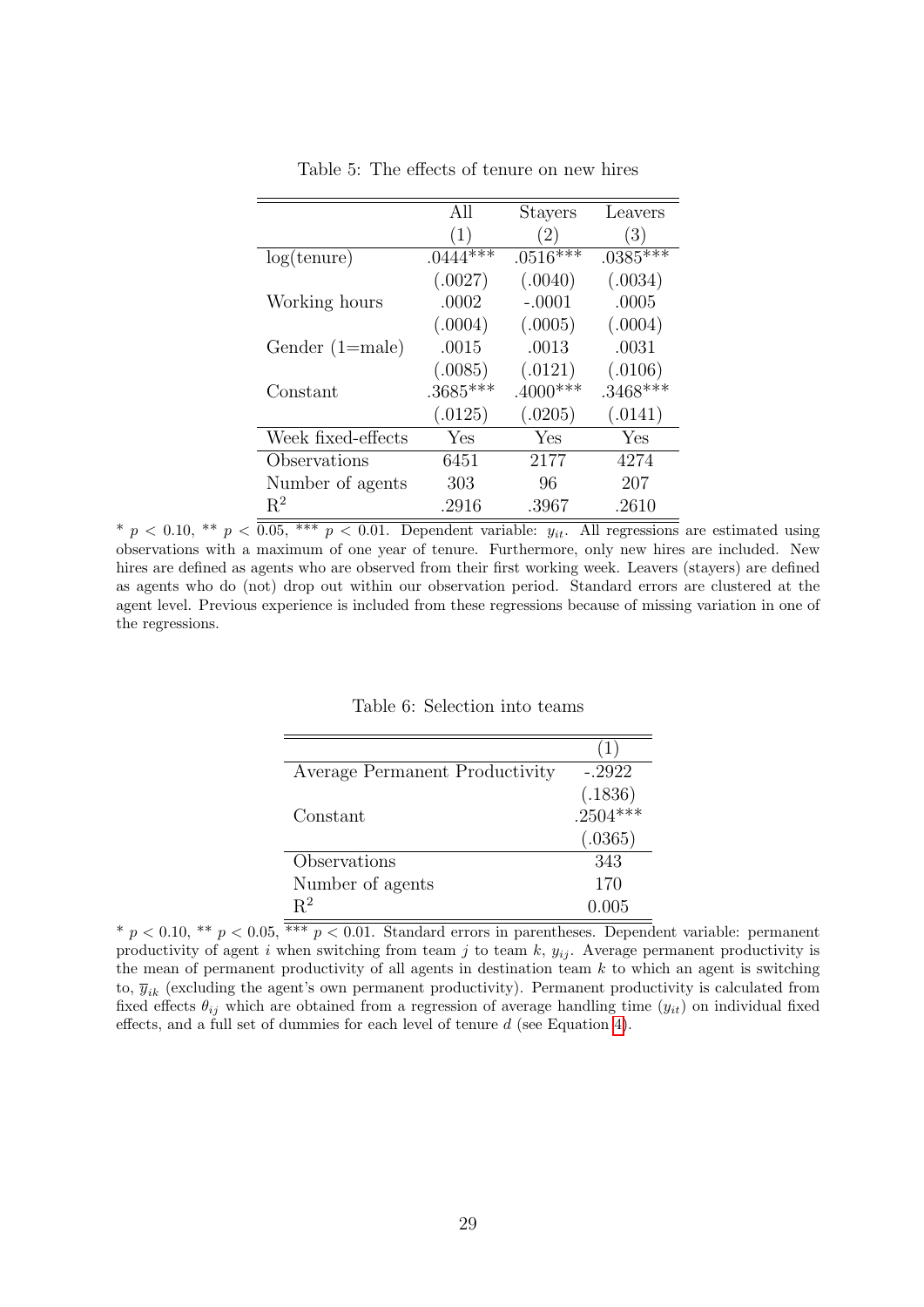<span id="page-32-0"></span>

| Outcome             | $\log(y_{it}^q)$ | $\log(y'_{it})$ | Grade    | Grade 2  | Grade 3              |
|---------------------|------------------|-----------------|----------|----------|----------------------|
|                     | $\left(1\right)$ | $^{'}2)$        | (3)      | (5)      | $\left(5\right)$     |
| log(tenure)         | $-.0193***$      | $.0332***$      | .0046    | $-.0659$ | .0236                |
|                     | (.0031)          | (.0020)         | (.1473)  | (.1420)  | (.2035)              |
| Previous employment | $-.0325***$      | $.0326***$      | .3549    | .3817    | .5665                |
|                     | (.0125)          | (.0106)         | (.3977)  | (.2570)  | (.4293)              |
| Working hours       | $-.0013***$      | .0001           | $-.0081$ | $-.0020$ | $-.0021$             |
|                     | (.0004)          | (.0002)         | (.0127)  | (.0107)  | (.0135)              |
| Gender $(1=male)$   | .0027            | .0074           | .2920    | .2629    | .2355                |
|                     | (.0084)          | 0.067)          | (.1874)  | (0.1865) | (0.2642)             |
| Week fixed-effects  | Yes              | Yes             | Yes      | Yes      | $\operatorname{Yes}$ |
| Observations        | 7133             | 7133            | 736      | 745      | 674                  |
| Number of agents    | 330              | 330             | 103      | 103      | 96                   |
| $R^2$               | .2765            | .2882           | .0507    | .1068    | .0507                |

Table 7: The effect of tenure on quality

\*  $p < 0.10$ , \*\*  $p < 0.05$ , \*\*\*  $p < 0.01$ . All standard errors are clustered at the agent level. Call quality  $y_{it}^q$  is measured as  $1/(\text{share of repeat calls*10})$ . The composite productivity measure  $y_{it}'$  is defined as  $y_{it}' = ah t_{it} * (1-\$ (Grade 3). Grades are given on a scale of  $1$  (very bad) to  $10$  (very good).